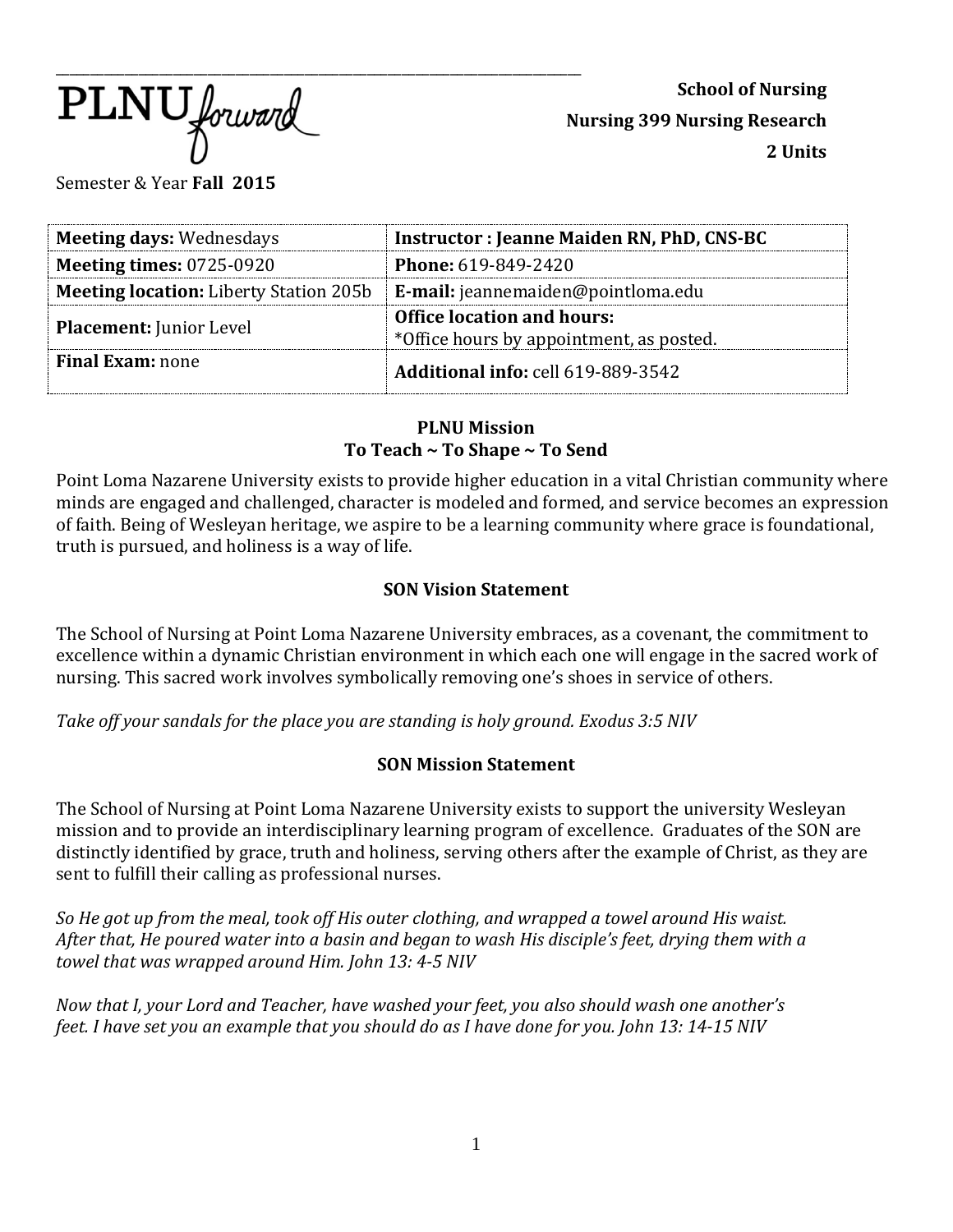**Faculty reserves the right to make necessary schedule changes to this syllabus as the semester progresses**. **Every attempt will be made to minimize the inconvenience to the student** in the event of a change to the syllabus. Students will be notified of changes via eclass announcement section, with accompanying email notification, in a timely manner.

# **COURSE DESCRIPTION**

A study of activities and processes involved in investigating a selected nursing problem. Includes individual or small group work in the use of beginning level research methods. Quantitative and qualitative methods are examined.

Prerequisite(s): [WRI 110](http://catalog.pointloma.edu/content.php?catoid=8&navoid=873%23tt4936) (or [WRI 115](http://catalog.pointloma.edu/content.php?catoid=8&navoid=873%23tt2740) [/WRI 116](http://catalog.pointloma.edu/content.php?catoid=8&navoid=873%23tt5132) or [WRI 120\)](http://catalog.pointloma.edu/content.php?catoid=8&navoid=873%23tt7544), [MTH 203](http://catalog.pointloma.edu/content.php?catoid=8&navoid=873%23tt9011) and Junior standing in Nursing program.

Note: A minimum grade of "C" must be achieved in all co-requisite courses in order to progress in the program.

# **PROGRAM VALUES & COURSE LEARNING OUTCOMES**

|    | <b>NSG399: Nursing Research</b>                                                                                                                                                                                                                                                                                                                   |  |  |  |  |
|----|---------------------------------------------------------------------------------------------------------------------------------------------------------------------------------------------------------------------------------------------------------------------------------------------------------------------------------------------------|--|--|--|--|
|    |                                                                                                                                                                                                                                                                                                                                                   |  |  |  |  |
| 1. | Inquiring Faithfully - Student will demonstrate knowledge, skill and behavior of the evidence-based<br>practice of nursing which integrates growth in reasoning, analysis, decision-making and the application<br>of theory with the goal of advocating for others and/or self. This includes holistic nursing skills and the<br>nursing process. |  |  |  |  |
|    | <b>Program Learning Outcomes:</b>                                                                                                                                                                                                                                                                                                                 |  |  |  |  |
| 1. | Initiates dialogue regarding current practice to improve healthcare                                                                                                                                                                                                                                                                               |  |  |  |  |
| 2. | Demonstrates the use of evidence based practices as an advocate for self and others                                                                                                                                                                                                                                                               |  |  |  |  |
| 3. | Promotes positive client outcomes using evidence based data                                                                                                                                                                                                                                                                                       |  |  |  |  |
| 4. | Provides holistic care by considering all the client needs                                                                                                                                                                                                                                                                                        |  |  |  |  |
| 5. | Engages in Self-care practices that facilitate the optima care of others                                                                                                                                                                                                                                                                          |  |  |  |  |
|    | <b>Course Learning Outcomes:</b>                                                                                                                                                                                                                                                                                                                  |  |  |  |  |
| 1. | Discusses the steps of the evidence based process in the care of adult patient with multiple complex<br>diseases. (PLO 1, QSEN EBP1)                                                                                                                                                                                                              |  |  |  |  |
| 2. | Examines current literature to develop clinical questions (PLO2, QSEN EBP 2)                                                                                                                                                                                                                                                                      |  |  |  |  |
| 3. | Appraise evidence related to the selected clinical practice problem (PLO 1, 2, QSEN EBP1, 3)                                                                                                                                                                                                                                                      |  |  |  |  |
| 4. | Present an evidence based practice project (PLO 3)                                                                                                                                                                                                                                                                                                |  |  |  |  |
| 2. | Caring Faithfully - The student will embrace a calling to the ministry of compassionate care for all people<br>in response to God's grace, which aims to foster optimal health and bring comfort in suffering and<br>death.                                                                                                                       |  |  |  |  |
| 1. | Integrate research findings to effect multiple dimensions of patient centered care                                                                                                                                                                                                                                                                |  |  |  |  |
| 2. | Incorporates ethical, legal, and regulatory considerations into evidence-based practice                                                                                                                                                                                                                                                           |  |  |  |  |
|    | <b>Course Learning Outcomes:</b>                                                                                                                                                                                                                                                                                                                  |  |  |  |  |
| 1. | Examine the relational aspects of care / research within the context of culturally diverse patients and<br>families. (PLO 1, QSEN EBP 4)                                                                                                                                                                                                          |  |  |  |  |
| 2. | Examine various Codes of Ethics related to nursing research (PLO 2)                                                                                                                                                                                                                                                                               |  |  |  |  |
|    |                                                                                                                                                                                                                                                                                                                                                   |  |  |  |  |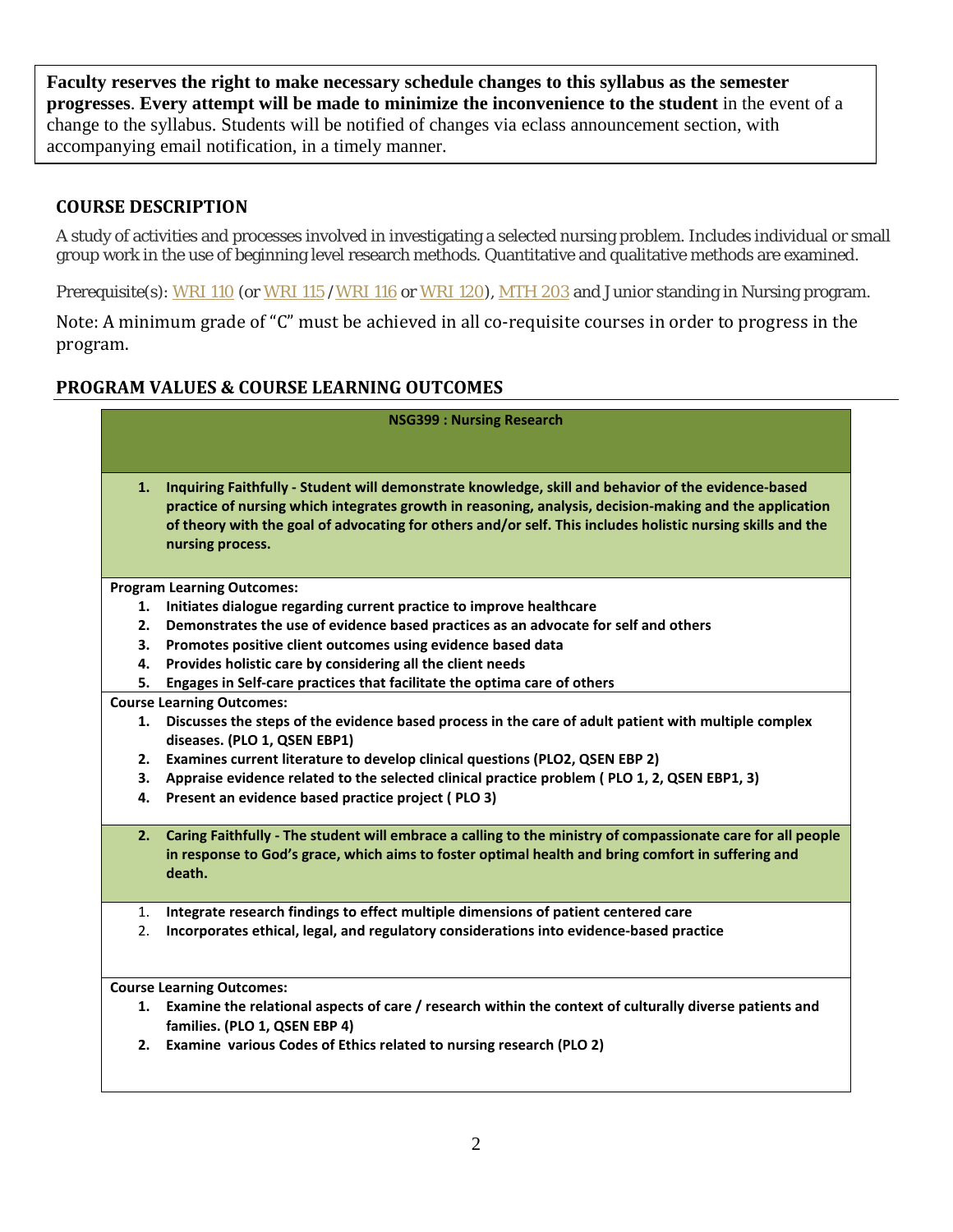**3. Communicating Faithfully - The student will actively engage in the dynamic interactive process that is intrapersonal and interpersonal with the goal of advocating for others and/or self. This includes effective, culturally appropriate communication conveys information, thoughts, actions and feelings through the use of verbal and nonverbal skills.**

#### **Program Learning Outcomes:**

- **1. Evaluates evidence based practice which considers the diversity of the patient's families and communities (PLO 2, QSEN EBP 2)**
- **2. Employs technology to retrieve current evidence and clinical practice guidelines( PLO 3 QSEN EBP 3)**

**Course Learning Outcomes:**

- **1. Utilize information technology in retrieving evidence (PLO 2, QSEN EBP 2)**
- **2. Develop an evidence based practice recommendation ( PLO 3 QSEN EBP 3)**
- **3. Disseminate outcome(s) of PICO question (PLO 2, 3,4, QSEN EBP 4)**
- **4. Following Faithfully – Defined as claiming the challenge from Florence Nightingale that nursing is a "divine imposed duty of ordinary work." The nursing student will integrate the ordinary work by complying with and adhering to regulatory and professional standards (e.g. ANA Code of Ethics, the California Board of Registered Nursing, Scope of Nursing Practice, SON Handbook). This includes taking responsibility, being accountable for all actions and treating others with respect and dignity.**

**Program Learning Outcomes:**

- **1. Reflects values and ethics consistent with the principles of professional nursing**
- **2. Applies the steps of evidence base inquiry to significant clinical problems**

**Course Learning Outcomes:**

- **1. Participates in Scholarly day presentation (PLO 1, QSEN EBP 4)**
- **2. Appraise how the results of scientific studies are the basis of practice decisions (PLO 2, QSEN EBP 2)**
- **3. Discusses how the EBP process can be applied to future scholarly endeavors ( PLO3, QSEN EBP 4)**
- **4. Leading Faithfully - The student will incorporate a foundational relationship with Christ and others and embrace a willingness to serve others in the midst of life circumstances (e.g., illness, injustice, poverty). The student will role-model the need for "Sabbath Rest" as a means of personal renewal, and true care of the self, so that service to others is optimally achieved. The student will incorporate the characteristics of a servant leader including: humility, courage, forgiveness, discernment.**

**Program Learning Outcomes:**

- **1. Analyzes the findings of evidence-based practice inquiry to improve the quality and safety of healthcare delivery**
- **2. Initiates evidence-based practice project as a means to emulate the characteristics of servant leadership**

#### **Course Learning Outcomes:**

- **1. Evaluate self and others within the group process (PLO 1, QSEN EBP 1)**
- **2. Explain the role of the nurse in promoting evidence based practice (PLO 2 QSEN EBP 3)**
- **3. Analyze the ethics of research as applied to research in various patient populations ( PLO 3, QSEN EBP 1)**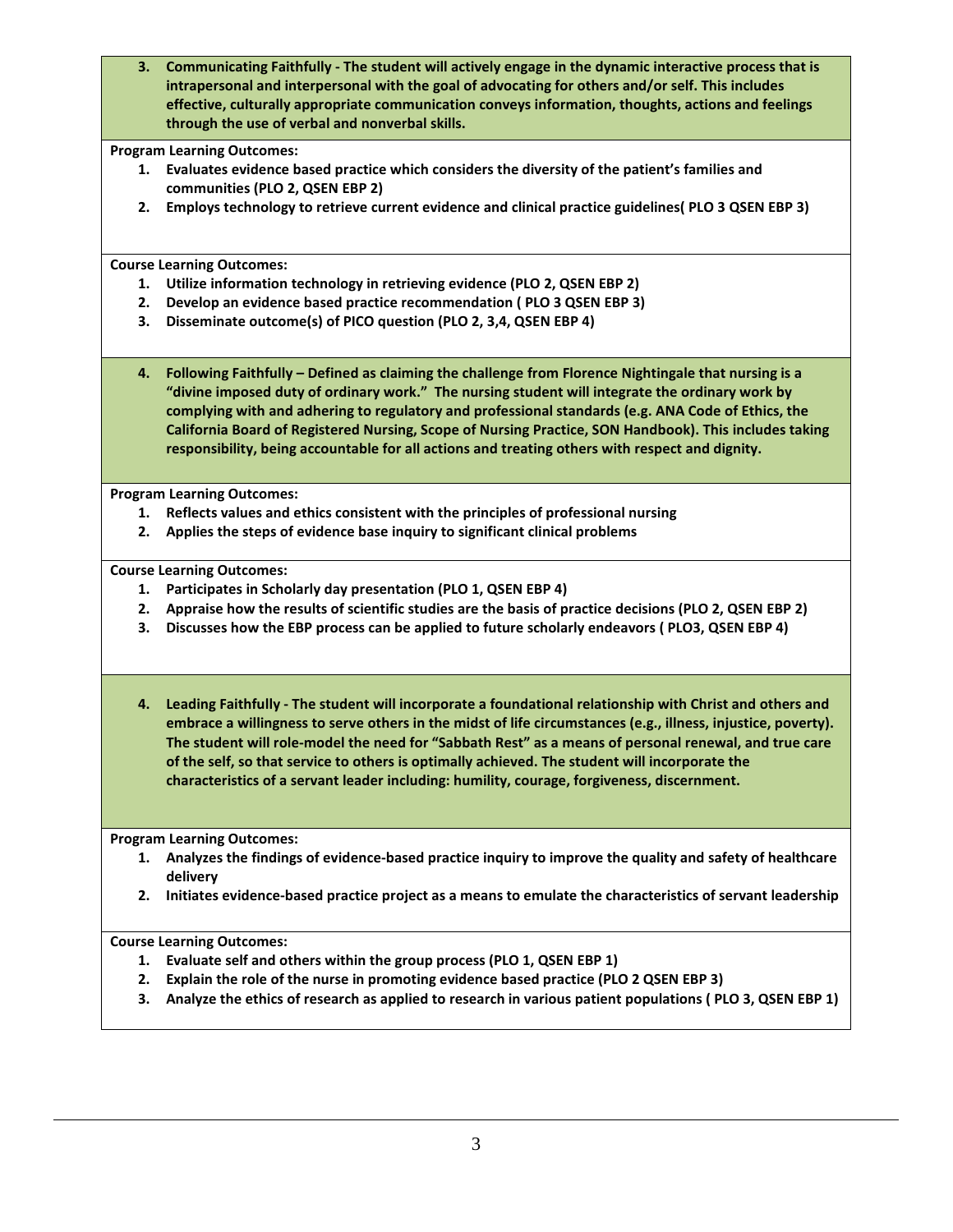# **COURSE CREDIT HOUR INFORMATION**

In the interest of providing sufficient time to accomplish the stated Course Learning Outcomes, this class meets the PLNU credit hour policy for a 2 unit class delivered over 15 weeks. Specific details about how the class meets the credit hour requirement can be provided upon request.

# **COURSE CONTENT OUTLINE (TOPIC OUTLINE)**

### **NURSING RESEARCH CONTENT OUTLINE**

I. Evidence-Based Practice Process

- 1. Identify clinical problems
- 2. Develop PICO questions
- 3. Retrieval of evidence
- 4. Critically appraise the evidence
- 5. Synthesize the evidence

### II. Quantitative and Qualitative Research Process

- 1. Role of Research in Nursing and the use of the Scientific Approach
- 2. Critical Reading and Identification of Literature Types in Allied Health
- 3. Components of the Research Process<br>A. Problem Statement, Backgrou
	- A. Problem Statement, Background, Purpose, Significance to Nursing
	- B. Literature Review<br>C. Theoretical Frame
	- C. Theoretical Framework<br>D. Hypothesis/Ouestion--E
	- D. Hypothesis/Question--Expected Outcomes<br>E. Ethical/Legal Considerations
	- E. Ethical/Legal Considerations<br>F. Design of Study
	- Design of Study<br>1. Experim
		- 1. Experimental/Quasi-experimental
		- 2. Non-experimental<br>3. Oualitative
			- **Oualitative**
	- G. Data collection methods<br>H. Reliability/Validity of In:
	- H. Reliability/Validity of Instruments & Trustworthiness
	- I. Sampling<br>
	I. Statistical
	- J. Statistical applications in Nursing Research
	- Analysis of findings

### III. Theory & Ethics

- 1. Historical and social context of research ethics.
- 2. Exploration of codes and ethical standards in research.
- 3. Discussion of current ethical issues in clinical research.

IV. Applying & Disseminating Evidence-Based Practice

- 1. Application of evidence-based nursing literature to nursing practice
- 2. Abstract and poster preparation

# **LEARNING STRATEGIES**

For example: Lecture, discussion, analysis of research articles, group work

# **ATTENDANCE AND PARTICIPATION**

Regular and punctual attendance at all classes is considered essential to optimum academic achievement. If the student is absent from more than 10 percent of class meetings, the faculty member has the option of filing a written report which may result in de-enrollment. If the absences exceed 20 percent, the student may be de-enrolled without notice. If the date of de-enrollment is past the last date to withdraw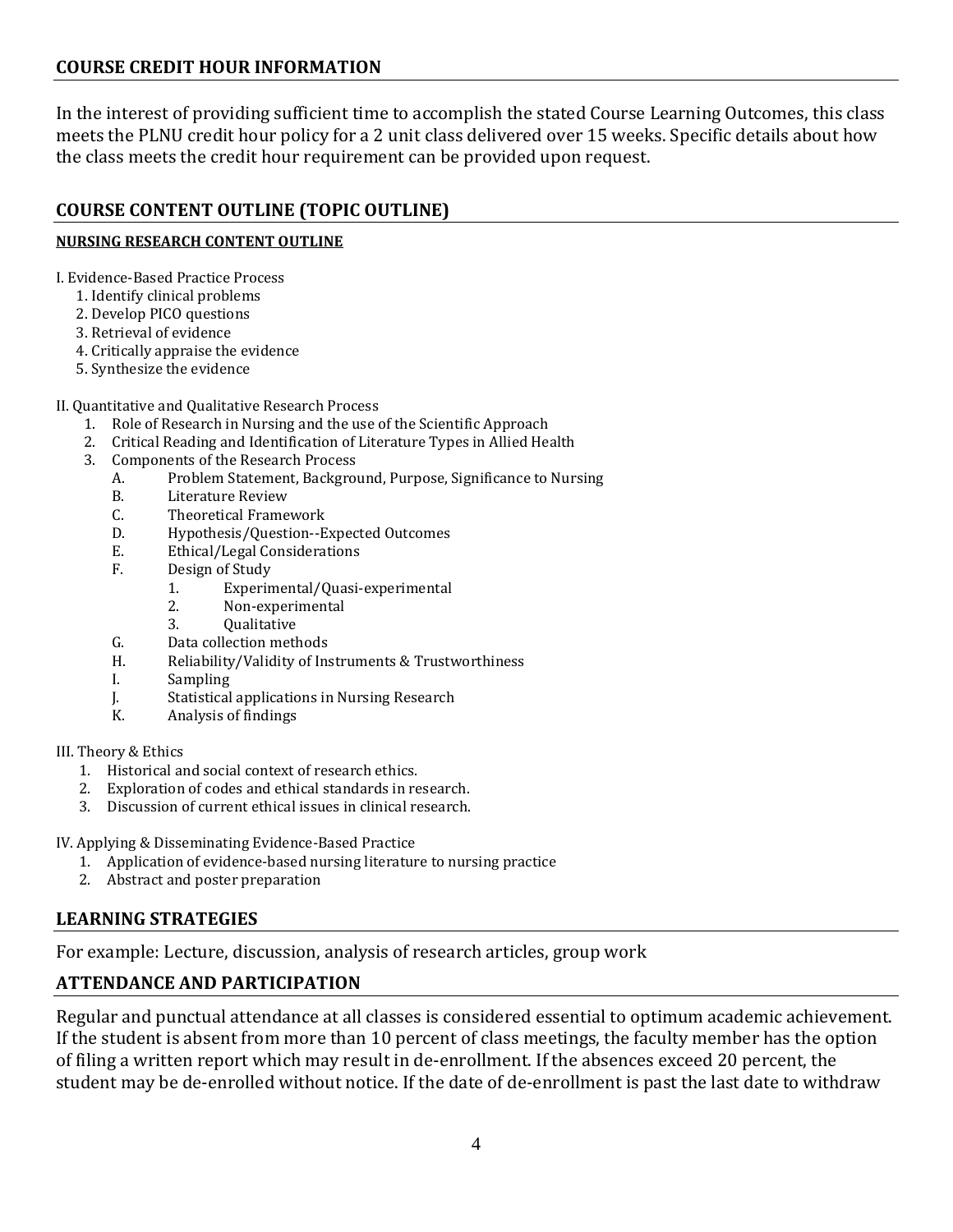from a class, the student will be assigned a grade of W or WF consistent with university policy in the grading section of the catalog. See [Academic Policies](http://www.pointloma.edu/experience/academics/catalogs/undergraduate-catalog/point-loma-education/academic-policies) in the undergrad student catalog.

# **INCOMPLETE AND LATE ASSIGNMENTS**

All assignments must be turned in to receive credit for the course. Late assignments will be downgraded one letter grade per day or partial day late. It is the student's responsibility to be aware of impending assignments and due dates. Extensions may be granted with prior notification.

# **ACADEMIC DISHONESTY**

Students should demonstrate academic honesty by doing original work and by giving appropriate credit to the ideas of others. As explained in the university catalog, academic dishonesty is the act of presenting information, ideas, and/or concepts as one's own when in reality they are the results of another person's creativity and effort. Violations of university academic honesty include cheating, plagiarism, falsification, aiding the academic dishonesty of others, or malicious misuse of university resources. A faculty member who believes a situation involving academic dishonesty has been detected may assign a failing grade for a) that particular assignment or examination, and/or b) the course following the procedure in the university catalog. Students may appeal also using the procedure in the university catalog. See **Academic** [Policies](http://www.pointloma.edu/experience/academics/catalogs/undergraduate-catalog/point-loma-education/academic-policies) for further information.

# **ACADEMIC ACCOMMODATIONS**

While all students are expected to meet the minimum academic standards for completion of this course as established by the instructor, students with disabilities may request academic accommodations. At Point Loma Nazarene University, students must request that academic accommodations by filing documentation with the [Disability Resource Center](http://www.pointloma.edu/experience/offices/administrative-offices/academic-advising-office/disability-resource-center) (DRC), located in the Bond Academic Center. Once the student files documentation, the Disability Resource Center will contact the student's instructors and provide written recommendations for reasonable and appropriate accommodations to meet the individual needs of the student. Se[e Academic Policies](http://www.pointloma.edu/experience/academics/catalogs/undergraduate-catalog/point-loma-education/academic-policies) in the undergrad student catalog.

# **FERPA POLICY**

In compliance with federal law, neither PLNU student ID nor social security number should be used in publicly posted grades or returned sets of assignments without student written permission. This class will meet the federal requirements by (Note: each faculty member should choose one strategy to use: distributing all grades and papers individually; requesting and filing written student permission; or assigning each student a unique class ID number not identifiable on the alphabetic roster.). Also in compliance with FERPA, you will be the only person given information about your progress in this class unless you have designated others to receive it in the "Information Release" section of the student portal. See [Policy Statements](http://www.pointloma.edu/experience/academics/catalogs/undergraduate-catalog/policy-statements) in the undergrad student catalog.

# **EXAMINATION POLICY**

Examinations may be deferred due only to illness or because of other equally valid conditions over which the student has no control". Extenuating circumstances will be determined by the faculty of record.

Successful completion of this class requires taking the **FINAL** examination **on its scheduled day**. The final examination schedule is posted on the [Class Schedules](http://www.pointloma.edu/experience/academics/class-schedules) site. No requests for early examinations or alternative days will be approved. This class has no final.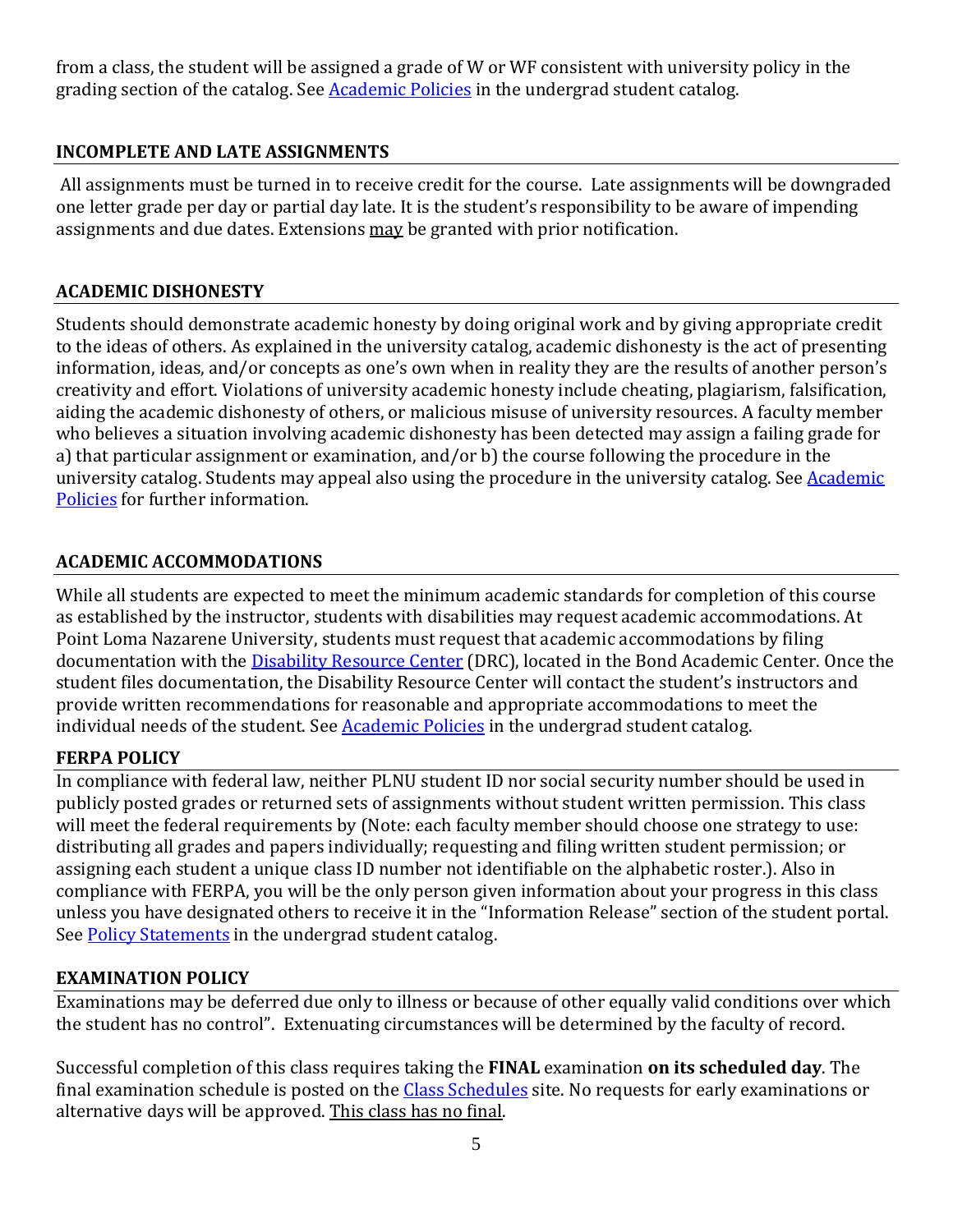### **USE OF TECHNOLOGY**

Point Loma Nazarene University encourages the use of technology for learning, communication, and collaboration. The use of technology during class will be determined at the discretion of the faculty.

### **SCHOOL OF NURSING –**

### **PROFESSIONAL STANDARDS**

Students are required to adhere to professional standards while students at PLNU. The School of Nursing has developed these standards to provide clarification of expected professional behaviors.

- *-Present yourself professionally in all interactions with all persons.*
- *-Behave in an honest and ethical manner*
- *-Utilize respectful communication*
- *-Be proactive rather than reactive*
- *-Be accountable for your behavior and actions*
- *-Be prepared and punctual.*

### Additional guidelines:

**Use of Technology:** Point Loma Nazarene University encourages the use of technology for learning, communication, and collaboration. The use of laptops, cell phones and other electronic devices in the classroom is at the discretion of the professor. It is considered unprofessional and discourteous to use any device during class time for reasons other than course related purposes. Cell phones should be kept on vibrate or silent during class time unless arrangements have previously been made with the professor.

**Social Media:** Social networking sites are a great way to connect with many others. All students are advised to employ professional standards on these sites; stay positive, never criticize, condemn or complain. A general rule to follow: if what you have posted does not enhance your professional image then it probably needs to be reviewed.

**Academic Honesty:** Plagiarism or cheating in any nursing or non-nursing class as a pre-nursing or nursing major will have consequences within the School of Nursing. Disciplinary action will be at the discretion of the instructor, the guidance of the Dean of the School of Nursing, and SON handbook, and may include assignment/class failure, as well as possible dismissal from the program. Your signature assignments will be submitted through **TURNITIN** a plagiarism checking resource.

### **GRADING POLICIES**

• **Grading Scale** to be used for all exams and final course grades:

 $93-100\% = A$  $90 - 92\% = A$  $87 - 89\% = B +$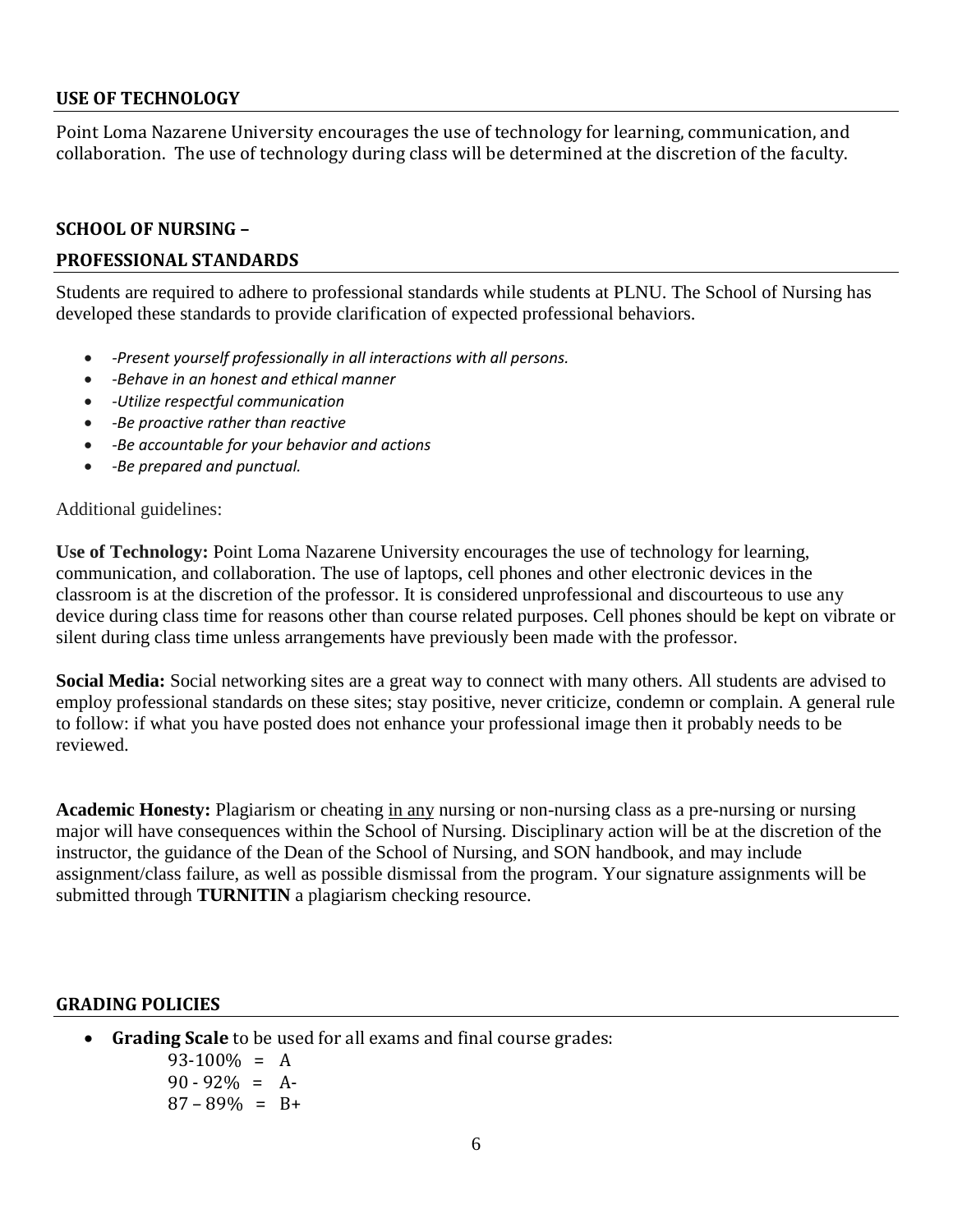- $84 86\% = B$  $81 - 83\% = B$  $78 - 80\% = C +$  $75 - 77\% = C$  - Must have minimum of 75% to progress in the program  $73 - 74\% = C$  $71 - 72\% = D+$  $68 - 70\% = D$ Below  $68\% = F$
- The Professor of Record has the authority to determine the schedule and re-scheduling of examinations
- All assigned course work must be completed to receive a final course grade
- In order to receive a passing grade in the course, the student must achieve a cumulative average of 75% on tests and quizzes. Grades/points will not be rounded. For example: 80.5% does not round to 81% resulting in a grade of C+ instead of a B-. A grade of less than a "C" (Below 75%) prohibits the student from continuing in the nursing program until the course is repeated with a satisfactory grade of  $> C$ .
- A grade of at least a "C" in each nursing theory, prerequisite, and/or co requisite course is required in order to progress to the next course or level. The nursing theory and related clinical courses must be taken concurrently and the student must receive a passing grade of "Credit" in the clinical course in order to progress to the next course or level.
- Throughout the curriculum (whether pre-nursing or nursing) students may repeat one prerequisite or nursing course. With the need for a second repeat of any pre-requisite or nursing course the student will be dismissed from the nursing program.

# **COURSE-SPECIFIC POLICIES**

# **What I expect from you**

- Arrive on time when coming to class and plan to attend all sessions. I**f you need to miss a class please let me know ahead of time.** You may email, text or call my cell 619-889-3542. Five class participation points will be deducted for each **UN-notified** absence.
- Check your email/canvas at least every 24 hrs Monday-Friday for important announcements.
- Bring **your text and smart technology** (I pad, smart phone, net book with internet capability) to class **every day**. Use of technology will be determined on a class by class basis.
- Complete all assignments by assigned due date.
- Please **do not assume** you will be allowed to take notes on your computer for each class.
- Demonstrate respect in class by not having "side conversations." This is disruptive to the class and to the Professor, especially during large group discussion. In order to facilitate our collective learning experience this semester, read & complete assignments- come prepared to participate in class discussions.
- **Place cell phones on vibrate mode- no texting, surfing the web, checking face book etc. during class. It is disrespectful and unprofessional to the presenter. You will be asked to leave the class.**
- Make known to me areas that are not clear to you
- Ask any questions at any point or feel free to come by my office & just say hello, I have journals you may look through and borrow.
- Utilize APA, 6th ed. guidelines in all written assignments unless otherwise stated.
- Participate in small group and class activities in selected class periods.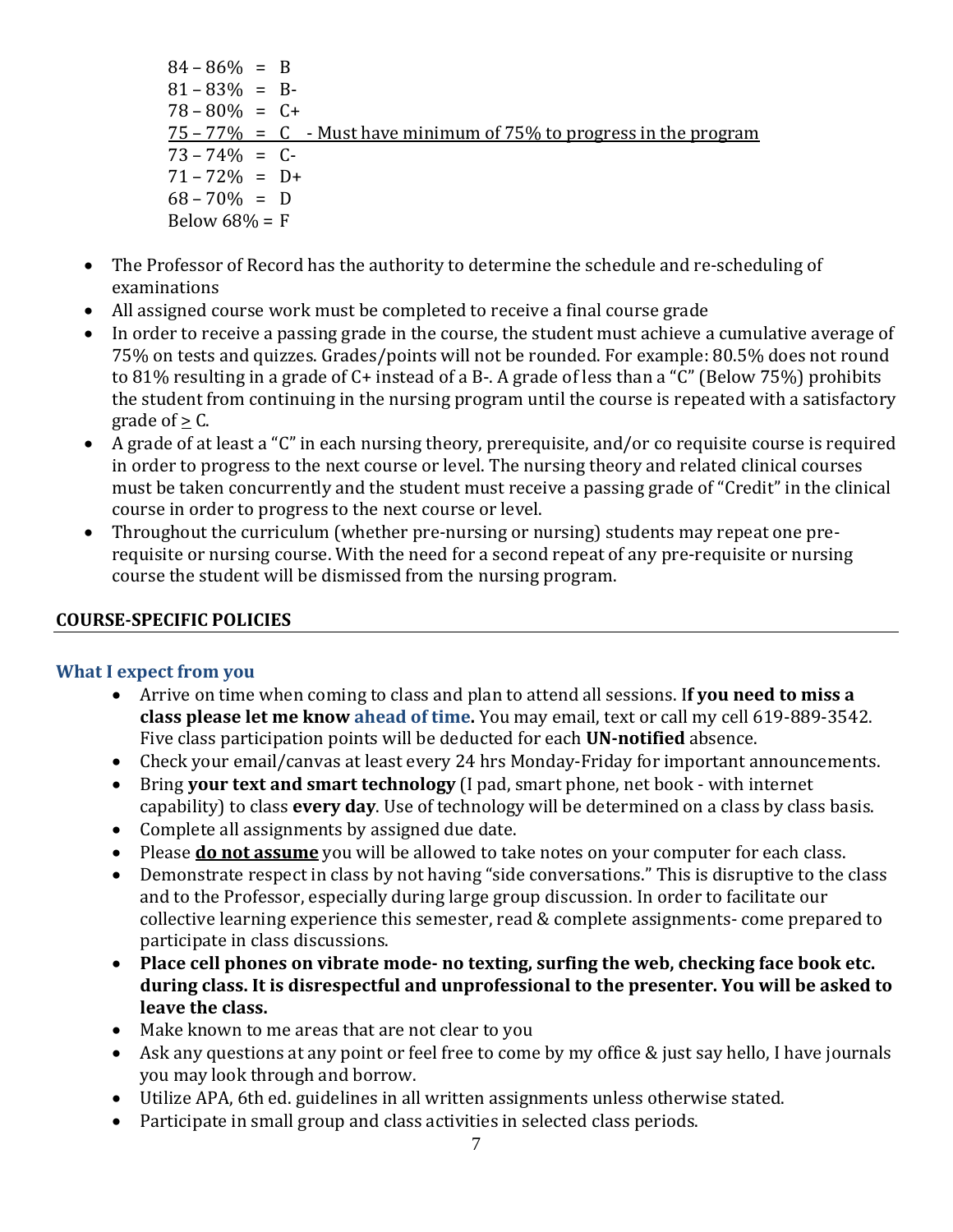• Your signature assignments will be submitted through **TURNITIN** a plagiarism checking resource.

# **What you can expect from me**

**My Commitment to you**: I plan to treat you with fairness, courtesy and respect- this means I will listen when you speak (I value what you say). I will turn back your work in a timely manner and if I cannot I will tell you why; I will respond to you and participate in your learning as you prefer-my sole purpose is to facilitate your learning. I am interested in your success and will help you where ever you need it to the best of my ability. This content is important to your future as a professional nurse.

# **METHODS OF ASSESSMENT & EVALUATION**

# Exams: None

Assignments: All assignments must be turned in to receive credit for the course. The critical appraisal must be turned in to TURNITIN Late assignments will be downgraded one letter grade per day or partial day late. It is the student's responsibility to be aware of impending assignments and due dates. Extensions may be granted only with prior notification.

| Critical Appraisal of Evidence:                                  | 120 points <b>Signature assignment for Live text</b> |
|------------------------------------------------------------------|------------------------------------------------------|
| Submission of LiveText® Portfolio w/ appraisal on grid 25 points |                                                      |
| In class assignments,                                            |                                                      |
| & class participation:                                           | 65 points                                            |
| Rough draft signed by peer evaluator                             | 10 points                                            |
| <b>Informed Consent Module:</b>                                  | 25 points                                            |
| <b>EBP Group Project &amp; Presentation:</b>                     | 175 points                                           |
| <b>Total Points</b>                                              | 420 points                                           |
| 100% of IDEA course evaluations turned in =                      | <b>5 Extra credit points</b>                         |

# **REQUIRED TEXTS & RECOMMENDED STUDY RESOURCES**

Houser, J (2015). Nursing research, reading, using, and creating evidence. Jones & Bartlett Learning, Burlington, MA. ISBN: 978-1-284-04329-7. APA Publication Manual, 6th Ed. Journal articles as assigned.

# **PORTFOLIO REQUIREMENT**

At the conclusion of each course, students are expected to complete/update a LiveText® portfolio including self-evaluation of outcomes using the BSN Growth Portfolio template. The portfolio provides evidence supporting professional development and attainment of PLNU SON BSN graduate outcomes. For this course, the following assignment(s) are **required** to be submitted in LiveText®.

• Signature Assignment: *critical appraisal*

Students are strongly encouraged to submit additional coursework into LiveText® to demonstrate personal and professional growth.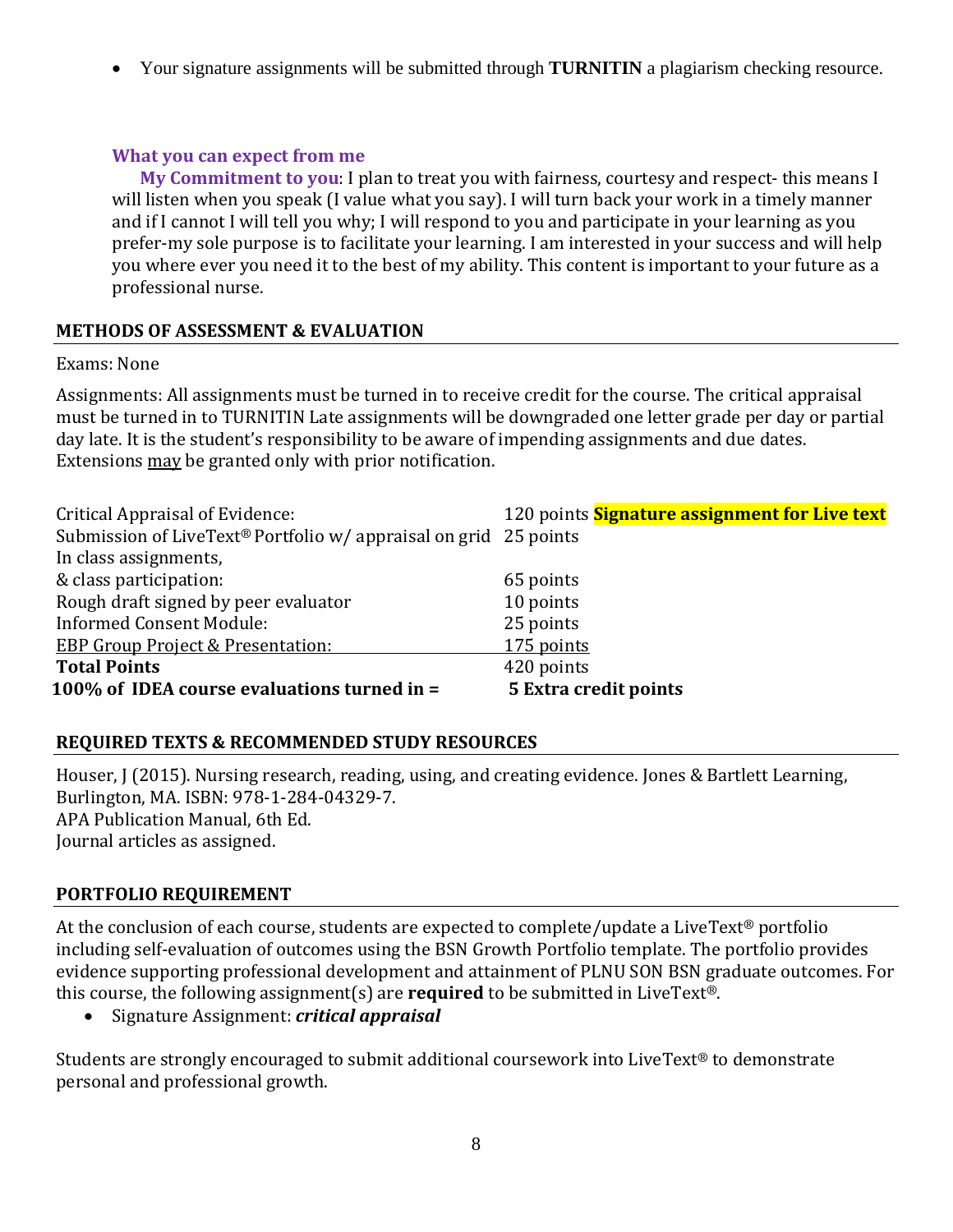# **LEADERSHIP REQUIREMENT**

Attendance of at least one SON meeting is required on an annual basis for each student.

# **REQUIRED LEARNING ACTIVITIES**

# **Plan of Study for Nursing Research**

| <b>Date</b>                 | <b>Topic</b>                                                                                                                              | <b>Reading</b><br><b>Assignment</b>                                                                                                                                                                                                               | <b>Assignment and</b><br><b>Activities Due</b>                                                                                                               |
|-----------------------------|-------------------------------------------------------------------------------------------------------------------------------------------|---------------------------------------------------------------------------------------------------------------------------------------------------------------------------------------------------------------------------------------------------|--------------------------------------------------------------------------------------------------------------------------------------------------------------|
| Class 1<br>9/2              | <b>Introduction to Nursing</b><br><b>Research and EBP</b>                                                                                 | Ch <sub>1,2</sub>                                                                                                                                                                                                                                 | Bring syllabus and<br>textbook to class each<br>session                                                                                                      |
| Class <sub>2</sub><br>9/9   | <b>EBP Process:</b><br>Ask a clinical question<br>$\bullet$<br>Acquire the best<br>$\bullet$<br>evidence<br><b>Research Question2/18s</b> | Ch 4,<br>Article:<br>Sciarra, E. (2011). Impacting practice through evidence-based<br>education. Dimensions in critical care nursing, September/October,<br>269-275. DOI;10 1097/DCC.)B)13E318227738C.                                            | <b>Article discussion:</b><br>read the whole article<br>be prepared to discuss<br>what you found<br>surprising<br>In class : Develop<br>group PICO questions |
| Class 3<br>9/16             | <b>Finding Literature</b><br>$\bullet$<br>Literature Review<br>$\bullet$                                                                  | Ch <sub>5</sub><br>Phyllis Fox: 8:30 AM-9:30AM Databases-Bring Smart device<br>w/WIFI<br>Read : Kaplan, L (2012) Reading and critiquing a research article.<br>American nurse today.<br>www.americannursetoday.com/article.aspx?id=9568&fid=9534# | <b>Refine &amp; Post PICO</b><br>Questions                                                                                                                   |
| Class 4<br>9/23             | <b>Quantitative Research</b><br><b>Design -Dr Bee</b>                                                                                     | Ch.6                                                                                                                                                                                                                                              | <b>Bring article to class</b><br>to be checked<br>Determine peer<br>writing pairs                                                                            |
| Class <sub>5</sub><br>9/30  | Research Design recap &<br><b>Sampling-Dr Bee</b>                                                                                         | Ch 6 & 7                                                                                                                                                                                                                                          | In class: Write Intro<br>paragraph                                                                                                                           |
| Class 6<br>10/7             | <b>No Class Faculty Workshop</b>                                                                                                          |                                                                                                                                                                                                                                                   |                                                                                                                                                              |
| Class <sub>7</sub><br>10/14 | Data Measurement &<br>collection-Dr Bee<br>Review EBP grid submission                                                                     | Ch <sub>8</sub>                                                                                                                                                                                                                                   | In class: Write<br>synopsis of article                                                                                                                       |
| Class 8<br>10/21            | Data Analysis & Research<br><b>Stats Dr Bee</b>                                                                                           |                                                                                                                                                                                                                                                   | In Class-Refine<br>synopsis, include stats<br>results<br><b>Rough Draft hard</b><br>copy due at end of<br>class                                              |
| Class 9<br>10/28            | <b>Reliability &amp; Validity</b><br>Dr Bee                                                                                               | Ch <sub>9</sub>                                                                                                                                                                                                                                   | <b>In Class-Write</b><br>Validity, reliability,<br>application, conclusion<br><b>DUE: EBP Grid</b>                                                           |
| 11/4<br>Class 10            | <b>Ethics in Research</b>                                                                                                                 | Ch <sub>3</sub>                                                                                                                                                                                                                                   | <b>Informed Consent</b><br><b>Module due</b>                                                                                                                 |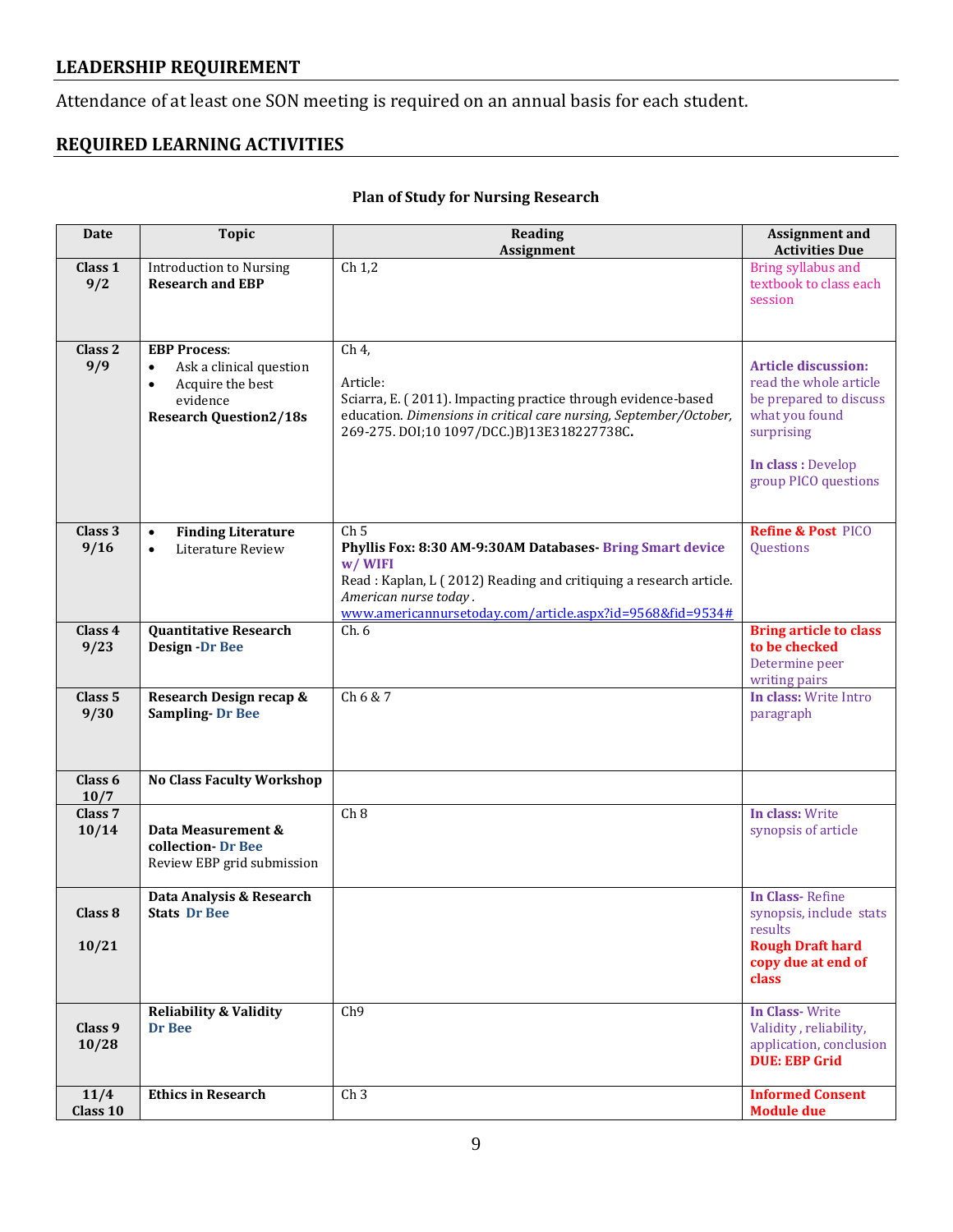|                    |                                                                               | Film: Miss Evers Boys<br><b>Review Abstract Formatting Discussion</b>                           |                                                                                                                                            |
|--------------------|-------------------------------------------------------------------------------|-------------------------------------------------------------------------------------------------|--------------------------------------------------------------------------------------------------------------------------------------------|
| Class 11<br>11/11  | <b>Reporting Findings</b>                                                     | Ch 11 & 13                                                                                      | Due: Final critical<br>appraisal-hard copy<br>with rubric and<br>article. Turn in an<br>electronic copy to<br><b>Canvas &amp; TurnItIn</b> |
| Class 12<br>11/18  | <b>Qualitative Research</b><br><b>Questions/Procedures &amp;</b><br>Reporting | Ch <sub>14</sub> & 15                                                                           | Due: Group Abstract<br>due-Hard Copy                                                                                                       |
| Class 12<br>11/25  |                                                                               | <b>Thanksgiving Recess</b>                                                                      |                                                                                                                                            |
| Class $13$<br>12/2 | <b>Scholarly Day - participation</b><br>mandatory                             | Participation is mandatory - plan ahead in your schedule!                                       |                                                                                                                                            |
| 12/9               | <b>Evaluations/Live text</b><br>submission                                    | On line assignment, class eval, peer eval, submit portfolio<br>with critical appraisal included |                                                                                                                                            |

**Each class session will be divided into 2 parts**

- **The first part of the class is designed to include research theory content and examples from selected research articles**
- **The second half of the class is devoted to selected activities and writing within your group- The purpose of this time is to reduce the amount of out of class homework and assist in developing a scholarly critical appraisal.**

#### **Writing guideline**:

Each student will select one peer writing evaluator for their group. This work is to be done in pairs. Each student is responsible for coming to class each day with the needed supplies i.e.: computer, paper, pens, pencils needed for the writing process.

Approx. 30 minutes will be allotted for writing in class to address the questions about a specific section of the critical appraisal During this time the expectation is that students are actively writing-following the 6<sup>th</sup> edition of the APA manual for formatting.

At the end of the writing period the student will exchange written work with the selected partner and review the content of the written piece for the following: (25 minutes allotted)

Content clarity All pertinent questions adequately addressed Spelling, punctuation, APA style APA format

The work will then be returned to the original author for correction and further development toward the **final critical appraisal due 11/11**

During the semester the each student will be asked to submit at minimum one draft of the critical appraisal to the instructor to check progress. Prior to turning in this copy it must be signed off by the peer evaluator. Peer evaluator comments regarding the quality of the draft are expected to be physically on the draft.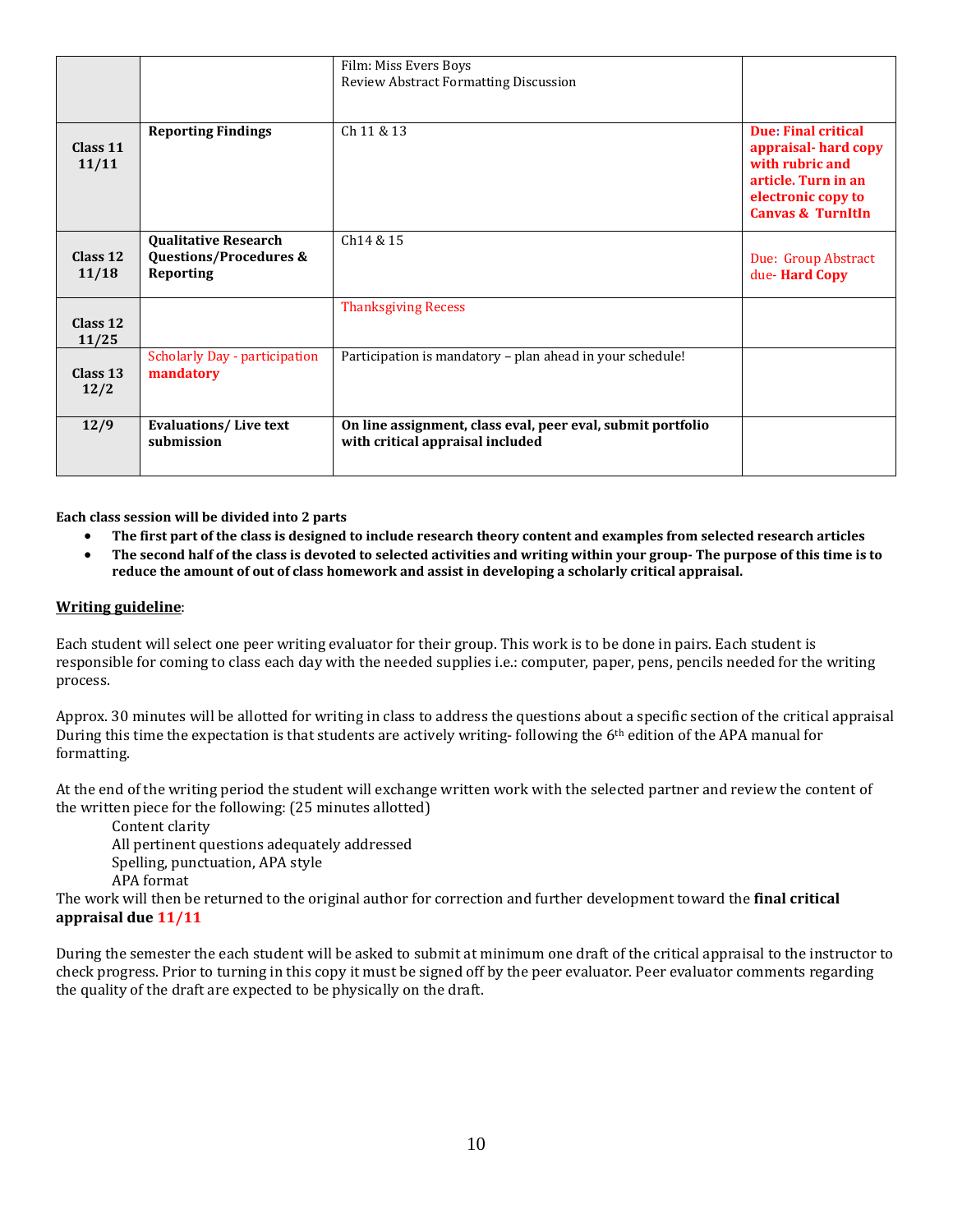### **LEARNING ACTIVITY 1: FORMULATE GROUP "PICO" QUESTION & SEARCH STRATEGIES**

### **DUE: 9/16**

**Post on e-class:** "PICO" question related to the topic of your interest

This interactive learning exercise is to help students identify the clinical nursing problems in their own clinical settings and state the problem for EBP group project in a focused, answerable question according to "PICO" criteria. **The problem must be an acute med- surg nursing problem.**

- P: Population
- I: Intervention
- C: Comparison
- O: Outcome

**Learning Outcomes:** Upon completion of this assignment, the student will be able to:

- 1. Identify the clinical nursing problem.
- 2. State the problem according to PICO criteria.
- 3. Search and retrieve relevant evidences from electronic databases.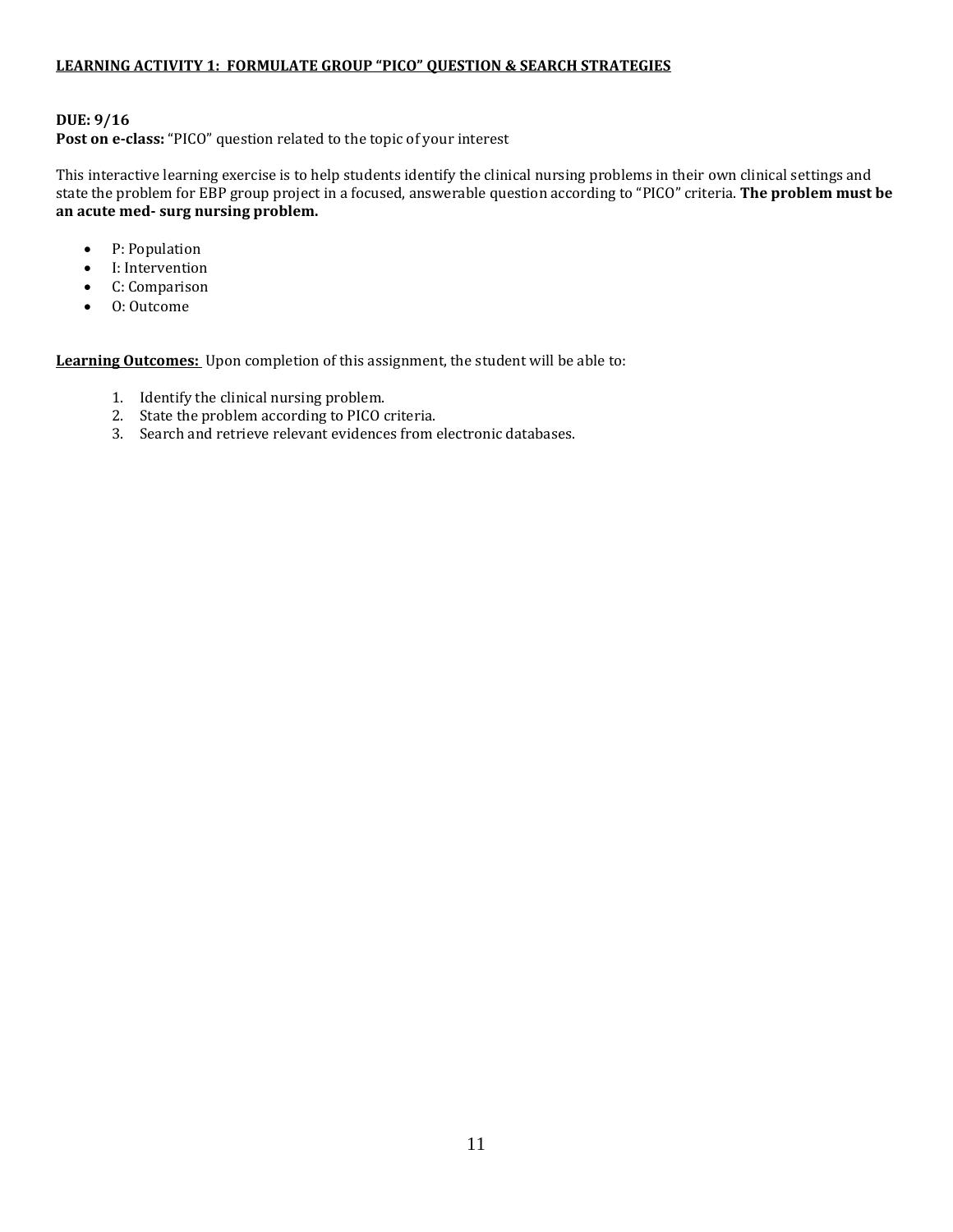### **Learning Activity 2- Evidence based grid submission**

### **Due Date: 10/28**

The purpose of this exercise is to develop a table that organizes the literature related to your group PICO question and represent the data in a concise readable format for the poster board- use landscape format

The following process may be used:

With the approved group PIC0 question:<br>1. Conduct literature search to find

- 1. Conduct literature search to find the best available publications that address the nursing problem (select best and most current publications, published within past 5 years).<br>a. Identify one most recent or best clinical practice g
	- Identify one most recent or best clinical practice guideline (CPG) or systematic review (SR) related to the topic for the group.
	- b. Identify at least one research article (not a guideline or review paper) per person.
- 2. Critically read these studies to determine their scientific merit and strength of evidence. Everyone in the group should read all publications identified above.
- 3. Create an Evidence Summary Grid—example below- include all elements- **Landscape format works best**

#### **Databases searched:**

SumSearch\_\_\_\_; TripDatabase\_\_\_\_\_; NGC\_\_\_\_\_\_; AHRQ\_\_\_\_\_\_; RNAO\_\_\_\_\_\_; JBI\_\_\_\_\_\_; CINAHL\_\_\_\_\_\_\_; PubMed\_\_\_\_\_\_; PsychInfo\_\_\_\_\_\_\_; EMBSCO:\_\_\_\_\_\_\_\_; Other\_\_\_\_\_\_\_\_\_

| <b>Study</b><br>(author,<br>year) | Design/<br><b>Purpose</b> | Sample/<br><b>Tool</b> | <b>Results</b> | <b>Conclusions</b> | <b>Strengths &amp;</b><br>limitations | Level of<br>Evidence |
|-----------------------------------|---------------------------|------------------------|----------------|--------------------|---------------------------------------|----------------------|
|                                   |                           |                        |                |                    |                                       |                      |
|                                   |                           |                        |                |                    |                                       |                      |
|                                   |                           |                        |                |                    |                                       |                      |

Learning Outcomes: Upon completion of this assignment, the student will be able to:<br>1. Identify the clinical nursing problem and state the focused question in

- 1. Identify the clinical nursing problem and state the focused question in PICO format.<br>2. Find the best relevant evidence using proper search strategy
- 2. Find the best relevant evidence using proper search strategy.<br>3. Identify the pre-appraised evidence including meta-analysis.
- 3. Identify the pre-appraised evidence including meta-analysis, integrative review, Cochrane Database or Clinical Practice Guidelines (CPGs).
- 4. Critically appraise the evidence using critical appraisal checklist.<br>5. Rate the strength of the evidence and summarize the evidence.
- Rate the strength of the evidence and summarize the evidence.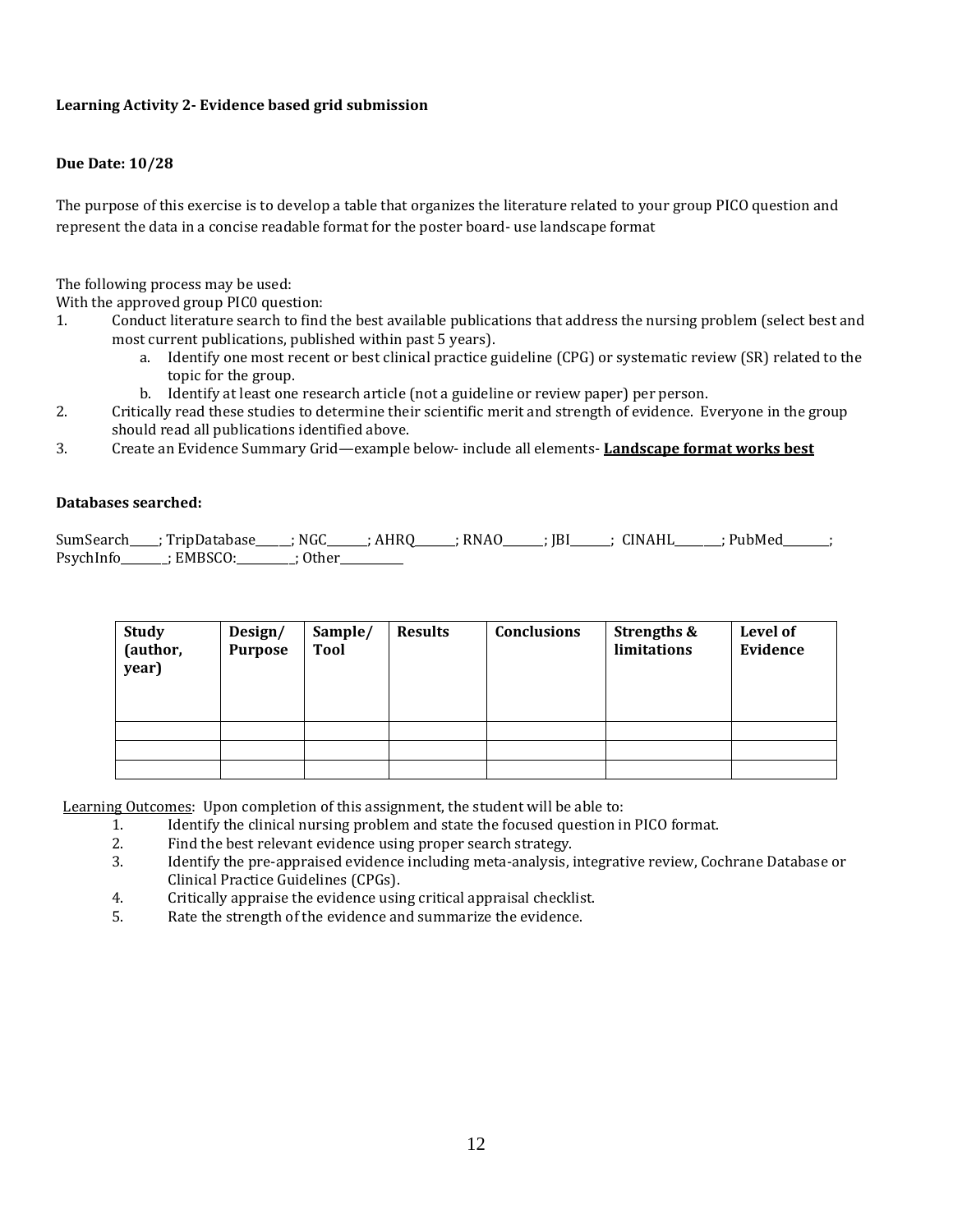### **Learning Activity 3- Group Abstract Submission Due: 11/18**

Read and synthesize the research article selected for your EBP project. With your group develop an abstract following the criteria listed below and formatted according to the posted criteria.

- 1. Write a scholarly abstract, comprehensively summarizing the findings in **one page, single spaced**. **Abstract should include:**
	- a. Background ( 2-3 sentences est.)
	- b. EBP question ( 1 sentence est.)
	- c. Evidence synthesis (6-7 sentences est. )
	- d. Implications for practice ( 2-3 sentences est.)

The **abstract submission should include: Author contact information, Abstract, References (on a second page stapled to the abstract)**

### **One abstract per group**

**Remember to include you names and credentials for each group member and contact email**

See learning outcomes for Learning Activity 7

# **Abstract Formatting Criteria**

1 inch margins Times New Roman or Courier font Font size 11-12 point Left justify all paragraphs- **do not** indent paragraphs Body single space with 2 line breaks between paragraphs Underline and left justify subheadings on a new line (see below) Abstract must be no longer than 1 page References attached on a  $2<sup>nd</sup>$  page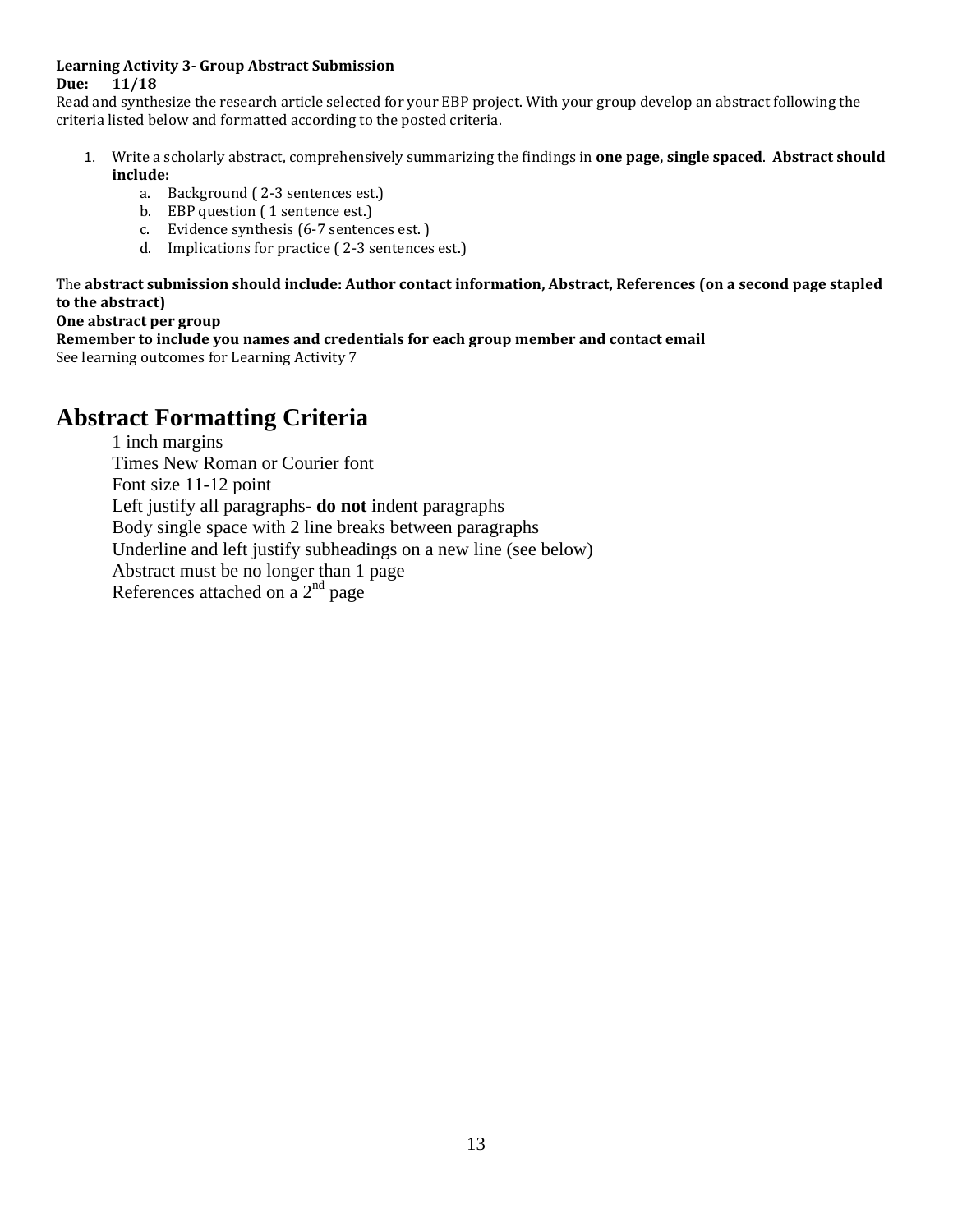### **LEARNING ACTIVITY 4 – Individual Critical Appraisal of Evidence**

### **DUE**: **11/11/15 hard copy with article and grading rubric attached**

This assignment is designed for students to learn the basic knowledge/skills of evidence-based practice (EBP). The first three steps of EBP process will be emphasized:

- (a) Clinical nursing problem is identified and is stated according to PICO format,
- (b) Search/retrieve the best evidence and
- (c) Appraise the evidence critically.

Select one **Primary RESEARCH ARTICLE** that is relevant to your group PICO question. Meta Analyses, Systematic Reviews, Clinical Practice Guidelines, & Reviews of the Literature **are not to be used** for the individual analysis. The research article should be most current, published within past 5 years. Write a synopsis of the article that attends to the following criteria, inclusive of the 4 elements **listed below. Submit in Canvas through Turnitin**

- Article Synopsis
- Reliability, Validity, Applicability
- Level of Evidence<br>• Recommendation
- Recommendation for practice change

This assignment is not to exceed 5 pages for the body of the paper, excluding title page and references in APA format. **Submit grading rubric, appraisal and article in class**. **Submit electronically in Canvas** A grading rubric is provided with the specific criteria required.

Learning Outcomes: Upon completion of this assignment, the student will be able to:<br>1. Identify the steps of evidence-based practice (EBP) process.

- 1. Identify the steps of evidence-based practice (EBP) process.<br>2. Identify the clinical nursing problem and state the focused of
- 2. Identify the clinical nursing problem and state the focused question in PICO format.<br>3. Find the best relevant evidence using electronic databases.
- 3. Find the best relevant evidence using electronic databases.<br>4. Assess the research evidence systematically in three key stem
- 4. Assess the research evidence systematically in three key steps: validity, reliability and applicability.<br>5. Discuss the level of evidence and grading recommendation.
- 5. Discuss the level of evidence and grading recommendation.<br>6. Identify the critical components of a research article.
- 6. Identify the critical components of a research article.<br>
7. Analyze the article for clarity of information and use
- 7. Analyze the article for clarity of information and use of research components.
- Understand the relationship of the specific research to the application of nursing concepts in practice.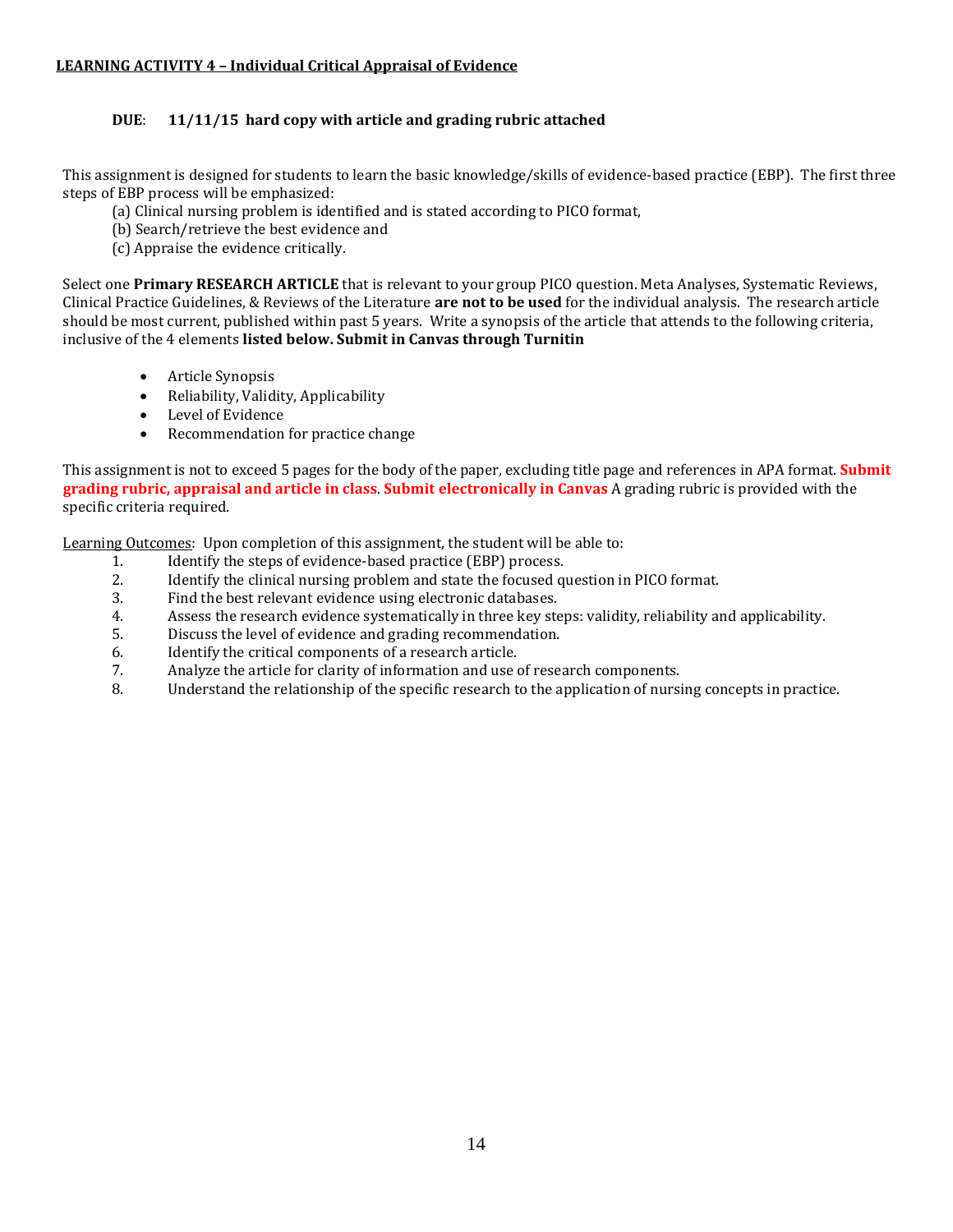### **LEARNING ACTIVITY 5 – Individual Informed Consent Module**

### **DUE:11/4**

This assignment is designed to identify the historical events that have influenced the development of Ethical Codes and Regulations and learn the ethical principles that are important in conducting research on human subjects. Complete NIH ethics and informed consent modules on "NIH Office of Extramural Research on-line tutorial **Protecting Human Research** [Participants \(PHRP\)](https://mail.pointloma.edu/exchweb/bin/redir.asp?URL=http://phrp.nihtraining.com/users/login.php) **(http://phrp.nihtraining.com)** and print out the completion certificate to turn in. Please complete the registration form to register a new account by creating a username and password before proceeding and it will take approximately 3 hours to complete the modules and post-test.

Learning Outcomes: Upon completion of this assignment, the student will be able to:

- 1. Identify the historical events influencing the development of ethical codes and regulation for research.
- 2. Identify the ethical principles that are important in conducting research on human subjects.
- 3. Describe the human rights that require protection in research.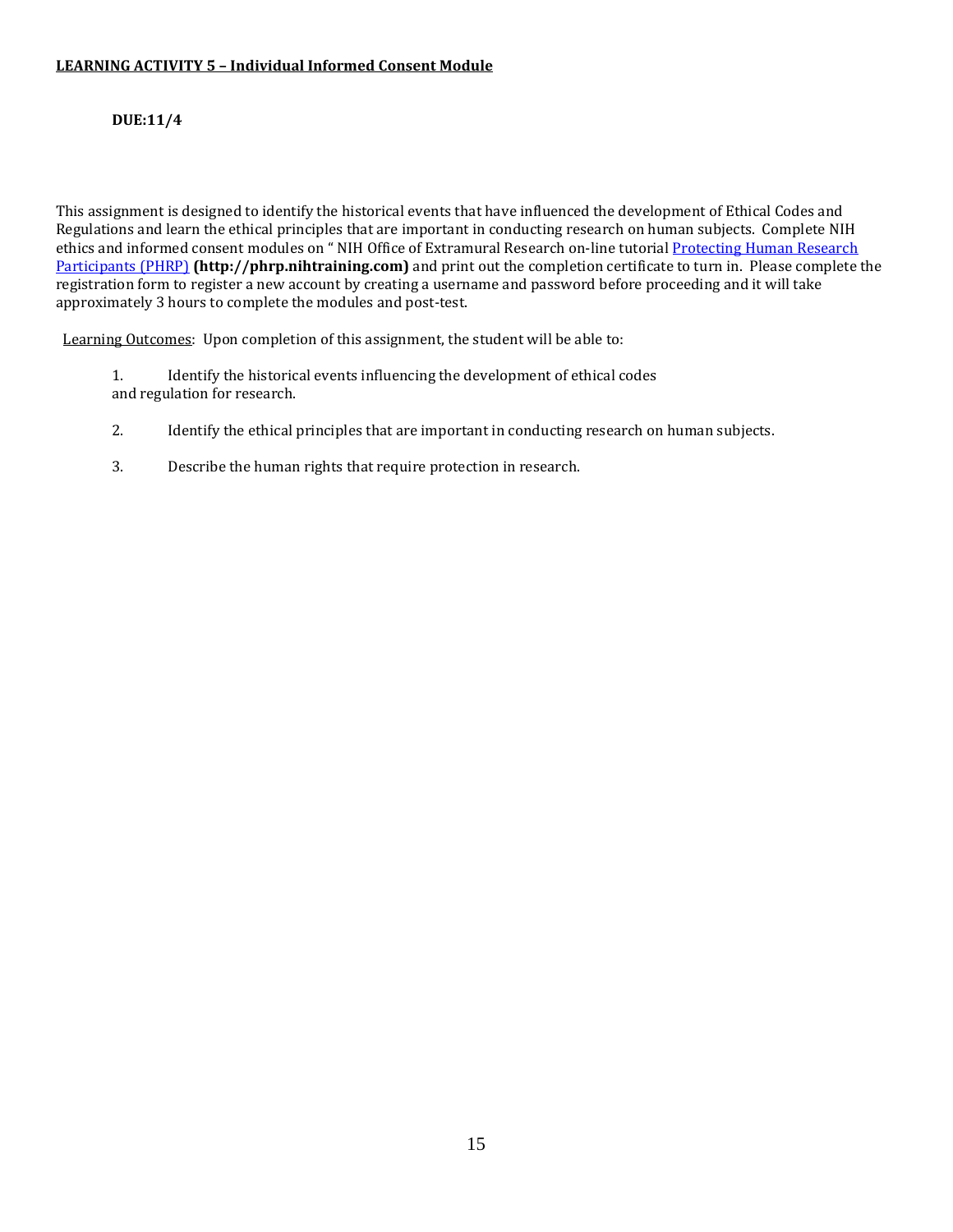### **LEARNING ACTIVITY 6 – Group EBP Project and Presentation**

### **DUE**: 12/2 **Oral Presentation: Scholarly day 12/2 Peer evaluation: 12/9**

The purpose of this learning activity is to develop the basic knowledge and skills associated with Evidence-Based Practice (EBP) processes. This exercise is to help students develop skills in (a) formulating a focused, answerable clinical question; (b) searching the literature for the best available evidence; (c) appraising the evidence; (d) determining the strength of evidence; (e) synthesizing the evidence; and (f) disseminating the evidence.

In a group of 4 students from the approved PICO question students will write and submit (1) a scholarly **abstract (one-page single spaced)** on evidence synthesis; (2) compose an evidence summary grid; and (3) create a scholarly poster and present the poster at **"SON Scholarly Day" on April 22, 2015 0730-0920 in the Liberty Station Conference Center Room XXXplan to arrive early to set up.** (4) Submit a peer evaluation for each member of your team

The following process should be used:

- 2. Select a clinical nursing problem for the group.
- 3. Formulate a PICO/EBP question
- 4. Conduct literature search to find the best available publications that address the nursing problem (select best and most current publications, published within past 5 years).
	- a. Identify one most recent or best clinical practice guideline (CPG) or systematic review (SR) related to the topic for the group project.
	- b. Identify at least one research article (not a guideline or review paper) per person.
	- c. Critically read these studies to determine their scientific merit and strength of evidence.

Learning Outcomes: Upon completion of this assignment, the student will be able to:

- 1. Identify the clinical nursing problem and state the focused question in PICO format.
- 2. Find the best relevant evidence using proper search strategy.
- 3. Identify the pre-appraised evidence including meta-analysis, integrative review, Cochrane Database or Clinical Practice Guidelines (CPGs).
- 4. Critically appraise the evidence using criteria outlined on rubric
- 5. Rate the strength of the evidence and summarize the evidence.
- 6. Discuss the importance of dissemination of research findings to building EBP.
- 7. Present the findings in professional manner.
- 8. Role Model professional dress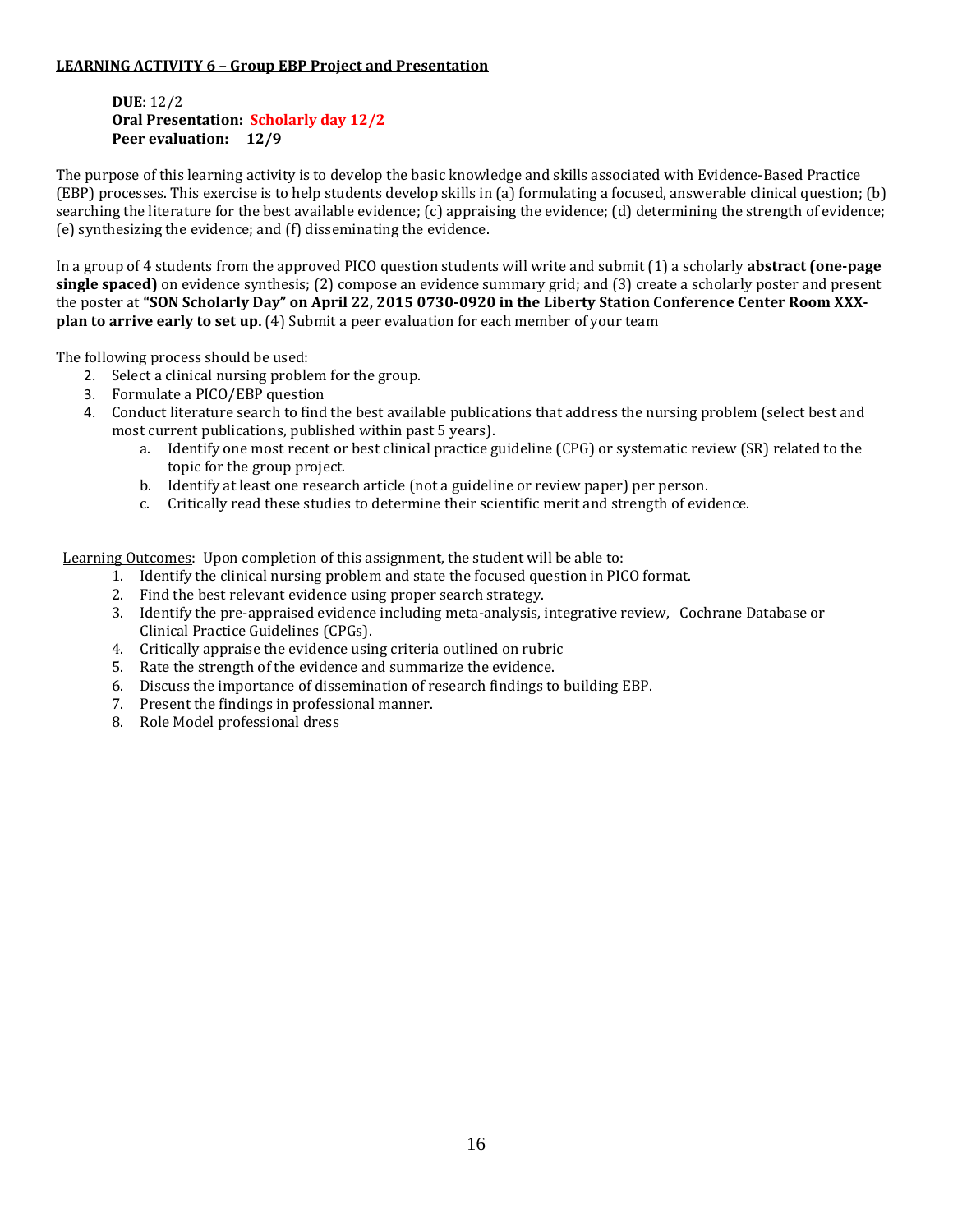# **Grading Criteria: EBP Group Project & Presentation**

|                                                                                 | <b>Possible</b><br><b>Points</b> | <b>Points</b><br>Awarded |
|---------------------------------------------------------------------------------|----------------------------------|--------------------------|
| Abstract:                                                                       | 50 points                        |                          |
| (All members of the group will receive the same points)                         |                                  |                          |
| Use the headings below to write the abstract (one page, single spaced).         |                                  |                          |
|                                                                                 |                                  |                          |
| Background                                                                      | 3                                |                          |
| <b>EBP</b> question                                                             | 2                                |                          |
| Evidence synthesis                                                              | 40                               |                          |
| Implications for practice                                                       | 5                                |                          |
| <b>Evidence Summary Grid</b>                                                    | 40 points                        |                          |
| (All members of the group will receive the same points)                         |                                  |                          |
|                                                                                 |                                  |                          |
| <b>Poster Presentation at "SON Scholarly Day":</b>                              | 60 points                        |                          |
| (All members of the group will receive the same points)                         |                                  |                          |
| Posters must have Group member names, SON Logos, PICO question, Abstract or EBP |                                  |                          |
| Grid                                                                            |                                  |                          |
|                                                                                 |                                  |                          |
| Clarity & simplicity in conveying the main points                               | 30                               |                          |
| Presentation style:                                                             | 5                                |                          |
| Creativity:                                                                     | 5                                |                          |
| Engage audience to discussion                                                   | 5                                |                          |
| Participation by all members in presentation<br><b>Professional Dress</b>       | 5                                |                          |
|                                                                                 | 10                               |                          |
| Peer evaluation of group members                                                | 25 points                        |                          |
|                                                                                 |                                  |                          |
| <b>Preparation &amp; Timeliness</b>                                             | 5                                |                          |
| Contribution                                                                    | 5                                |                          |
| Respect for others                                                              | 5                                |                          |
| Flexibility                                                                     | 5                                |                          |
| Overall Comments/ Areas to improve                                              | 5                                |                          |
|                                                                                 |                                  |                          |
| <b>Total points</b>                                                             | 175                              |                          |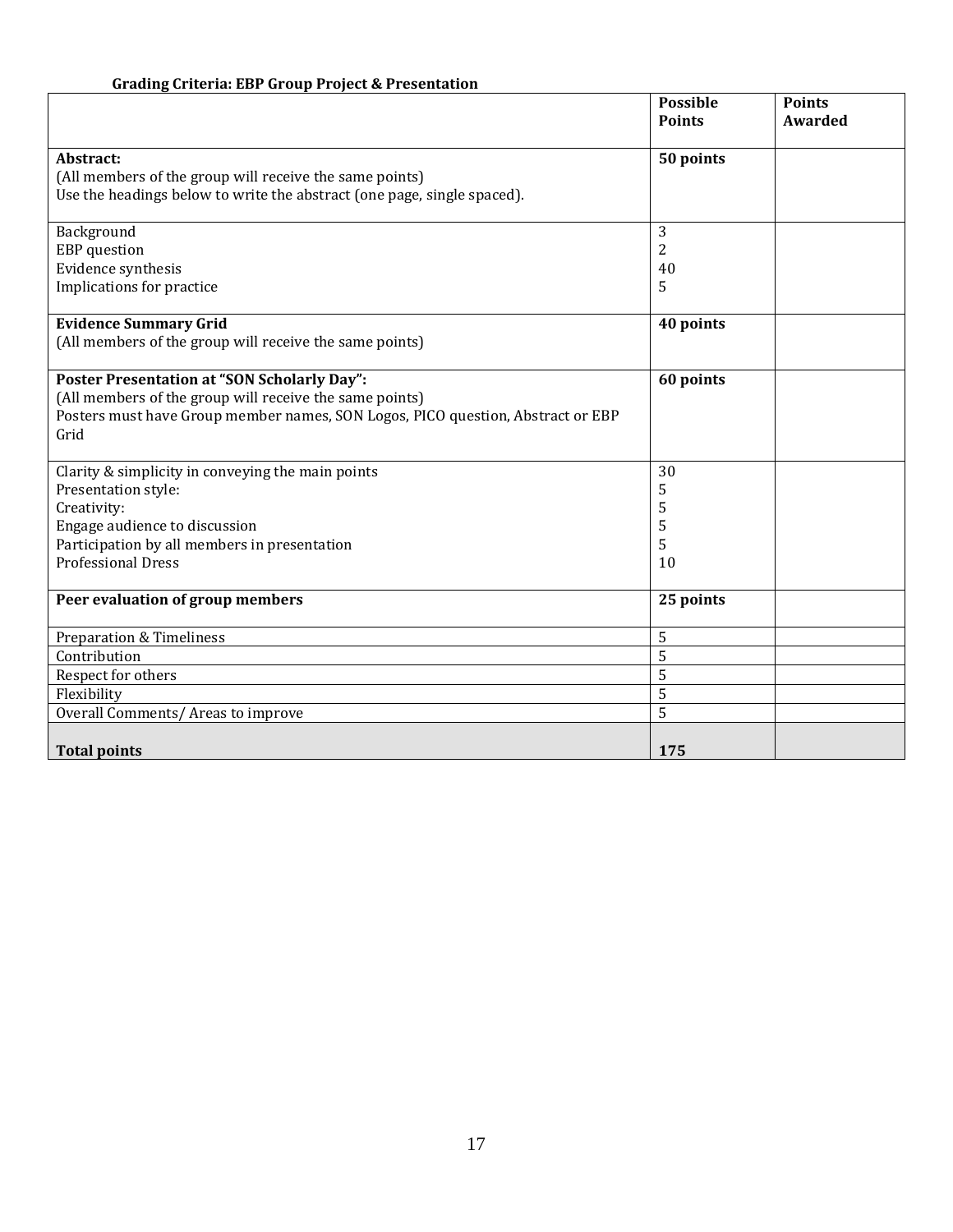### **Peer Feedback Form**

**Colleague you are evaluating: \_\_\_\_\_\_\_\_\_\_\_\_\_\_\_\_\_\_\_\_\_\_\_\_\_\_\_\_\_\_\_\_\_\_\_\_\_\_\_\_\_ Your name: \_\_\_\_\_\_\_\_\_\_\_\_\_\_\_\_\_\_\_\_\_\_\_\_\_\_\_\_\_\_\_**

| Date: |  |
|-------|--|
|       |  |

| Cooperation                                    | <b>Never</b> | <b>Sometimes</b> | <b>Often</b> | <b>Always</b> |
|------------------------------------------------|--------------|------------------|--------------|---------------|
| Arrives on time and remains during activities  |              |                  |              |               |
|                                                |              |                  |              |               |
| Demonstrates good balance of Active listening  |              |                  |              |               |
| & participation                                |              |                  |              |               |
| Asks useful or probing questions               |              |                  |              |               |
| Shares information & understanding of          |              |                  |              |               |
| concepts                                       |              |                  |              |               |
| <b>Self Direction</b>                          |              |                  |              |               |
| Is Well prepared                               |              |                  |              |               |
| Shows appropriate depth of knowledge           |              |                  |              |               |
| Is clear when explaining things to others      |              |                  |              |               |
| Identifies limits of personal knowledge        |              |                  |              |               |
| <b>Interpersonal Skills</b>                    |              |                  |              |               |
| Gives useful feedback to others                |              |                  |              |               |
| Accepts useful feedback                        |              |                  |              |               |
| Is able to listen and understand what others   |              |                  |              |               |
| are saying                                     |              |                  |              |               |
| Shows respect for the feelings and opinions of |              |                  |              |               |
| others                                         |              |                  |              |               |
|                                                |              |                  |              |               |

### **Qualitative**

- **1) What is the single most valuable contribution this person makes to your group?**
- **2) What is the single most important way this person can alter their behavior to more effectively help the group?**

**Submit Evaluation via Canvas**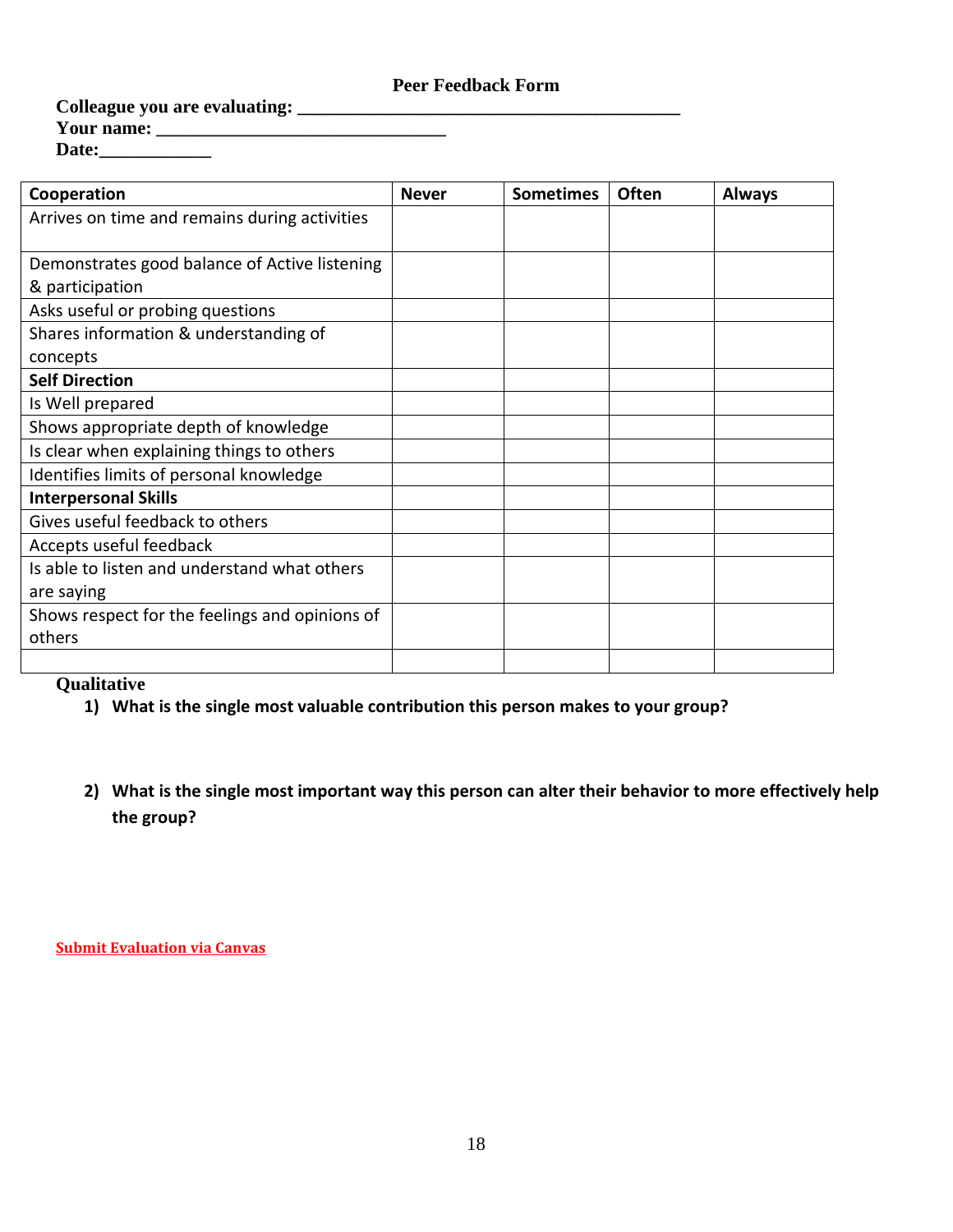# **Point Loma Nazarene University School of Nursing NSG 399: Critical Appraisal Grading Rubric (120 Points)**

|                         |                            |                            | $1000$ $222$ , Critical Appraisar Graumg Rubric (120 Follits) |                               |       |
|-------------------------|----------------------------|----------------------------|---------------------------------------------------------------|-------------------------------|-------|
| <b>Outcomes</b>         | <b>Initial</b>             | <b>Emerging</b>            | <b>Developed</b>                                              | <b>Highly Developed</b>       | Score |
| CLO= Course             | 10 points                  | 11 points                  | 12 points                                                     | 15 pts                        |       |
| Learning Outcome        |                            |                            |                                                               |                               |       |
| PLO= Program            |                            |                            |                                                               |                               |       |
| Learning Outcome        |                            |                            |                                                               |                               |       |
| <b>AACN Essential</b>   |                            |                            |                                                               |                               |       |
| 1.Identifies            | identifies a general       | identifies a healthcare    | identifies a broad                                            | identifies specific focused   |       |
| <b>Nursing</b>          | healthcare concern         | problem                    | primary nursing problem                                       | primary nursing problem       |       |
| <b>Problem/Question</b> |                            |                            |                                                               | includes why this is a key    |       |
| CLO-1.1, PLO 1, ILO :   |                            |                            |                                                               | issue in nursing              |       |
| 2.Formulates a          | unfocused question or      | focused question,          | focused PICO question                                         | focused PICO question         |       |
| focused                 | some elements              | some elements              | using PICO format                                             | using PICO format placing     |       |
| answerable PICO         | missing, or incorrect      | missing, or incorrect      |                                                               | the question in context       |       |
| question                | format used                | format used                |                                                               | with prior studies            |       |
| CLO-1.5, 1.6, PLO       |                            |                            |                                                               |                               |       |
| 1, ILO 1                |                            |                            |                                                               |                               |       |
| 3. Discuss search       | listed strategies          | listed search strategies   | incorporates search                                           | incorporates search           |       |
|                         |                            |                            |                                                               |                               |       |
| strategies              | incorrect, not research    |                            | strategies, data bases,<br>into text with search              | strategies, data bases, into  |       |
| CLO 1.3 PLO 3, ILO      | based, keywords or         |                            |                                                               | text with search terms and    |       |
| 1, 2                    | data bases missing         |                            | terms and keywords                                            | keywords concise format       |       |
|                         |                            |                            |                                                               |                               |       |
| 4. Synopsis of          | all elements (3/6)         | all elements (4/6)         | all elements (5/6)                                            | all elements (6/6)            |       |
| research article        | addressed: purpose,        | addressed: purpose,        | addressed: purpose,                                           | addressed: purpose,           |       |
| identifying study       | sample, methods,           | sample, methods,           | sample, methods,                                              | sample, methods, study        |       |
| purpose, sample         | findings, limitations,     | findings, limitations,     | findings, limitations,                                        | design, findings/results,     |       |
| methods major           | strengths)                 | strengths)                 | strengths)                                                    | limitations, strengths)       |       |
| study findings,         | logical flow of ideas,     | logical flow of ideas,     | logical flow of ideas,                                        | logical flow of ideas,        |       |
| limitations &           | identifies relevant        | identifies relevant        | identifies relevant                                           | identifies relevant findings, |       |
| strengths               | findings, alternate        | findings, alternate        | findings, alternate views,                                    | alternate views,              |       |
| CLO-1.5, 1.7, 1.8,      | views, explanations in     | views, explanations in     | explanations in concise                                       | explanations in concise       |       |
| PLO 1 & 3, ILO 1, 2     | concise writing style      | concise writing style      | writing style / evidence                                      | writing style /evidence of    |       |
|                         | /evidence of scholarly     | /evidence of scholarly     | of scholarly writing                                          | scholarly writing through     |       |
|                         | writing through use of     | writing through use of     | through use of research                                       | use of research               |       |
|                         | research terminology       | research terminology       | terminology and own                                           | terminology and own           |       |
|                         |                            |                            |                                                               | words/ no use of direct       |       |
|                         | and own words/>3           | and own words/ >2          | words/ minimal use of                                         |                               |       |
|                         | direct quotes              | direct quote               | direct quotes                                                 | quotes                        |       |
|                         |                            |                            |                                                               |                               |       |
|                         | Incorrectly                |                            |                                                               |                               |       |
| 5. Assess level of      | identifies/discusses       | identifies/discusses       | correctly                                                     | correctly                     |       |
| evidence, validity,     | level of evidence,         | level of evidence,         | identifies/discusses level                                    | identifies/discusses level    |       |
| reliability and         | validity, reliability, and | validity, reliability, and | of evidence, validity,                                        | of evidence, validity,        |       |
| applicability           | applicability; using       | applicability; using       | reliability, and                                              | reliability, and              |       |
| CLO-1.8, 3.3, PLO       | research terminology       | research terminology       | applicability; using                                          | applicability; using correct  |       |
| 3, ILO 1, 2             | may have 1 direct          | and rationale for          | correct research                                              | research terminology and      |       |
|                         | quote                      | decision may have 1        | terminology and                                               | rationale for decision,       |       |
|                         |                            | direct quote               | rationale for decision,                                       | without direct quotes;        |       |
|                         |                            |                            | may have 1 direct quote                                       | article synthesis             |       |
| <b>6.Evaluates</b>      | recommendations,           | recommendations,           | recommendations,                                              | recommendations,              |       |
| recommendations         | practice change and        | practice change and        | practice change and                                           | practice change and           |       |
| and if practice         | quality of evidence        | quality of evidence        | quality of evidence                                           | quality of evidence clearly   |       |
| change is               | addressed; need to         | addressed; need to         | addressed; need to                                            | addressed; need to change     |       |
|                         |                            |                            |                                                               |                               |       |
| warranted based         | change practice            | change practice            | change practice                                               | practice rationale is         |       |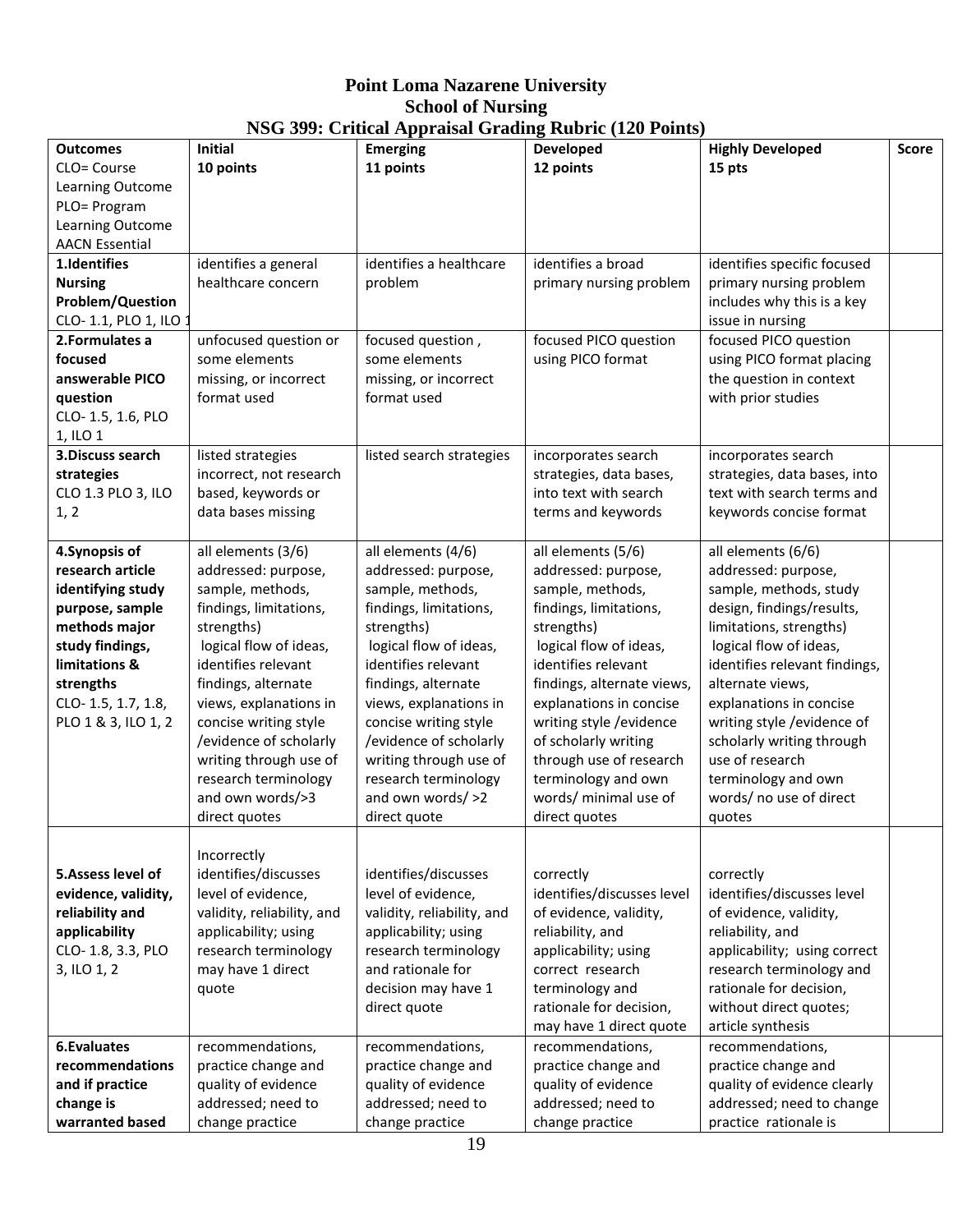| on this evidence<br>with rationale<br>CLO-1.4, 1.5, 1.6,<br>PLO 3, ILO 1, 2<br><b>7. Applies APA</b><br>format according<br>to the 6th edition<br>of the APA manual<br>CLO 3.4, PLO 3, 4,<br>ILO 1, 2, 3 | rationale is stated, may<br>have 1 direct quote<br>typed/formatted<br>according to APA 6 <sup>th</sup><br>edition including 7 of<br>the elements as listed<br>under the "highly<br>developed" column | rationale is stated,<br>based on evidence,<br>may have 1 direct<br>quote<br>typed/formatted<br>according to APA 6 <sup>th</sup><br>edition including 8 of<br>the elements as listed<br>under the "highly<br>developed" column | rationale is sound,<br>logical, based on<br>evidence, may have 1<br>direct quote<br>typed/formatted<br>according to APA 6 <sup>th</sup><br>edition including 9-10 of<br>the elements as listed<br>under the "highly<br>developed" column | sound, logical, based on<br>evidence no direct quotes<br>typed/formatted according<br>to APA 6 <sup>th</sup> edition including<br>at least 11 of the 12<br>following:<br>• Title page<br>• Font and typeface<br>• Running head and page<br>numbers<br>• Margins<br>• Spacing<br>• Headers<br>• Abbreviations<br>• Professional Language<br>• Citations<br>• Quotes<br>• Reference page<br>• Correct voice/tense                                                                                   |
|----------------------------------------------------------------------------------------------------------------------------------------------------------------------------------------------------------|------------------------------------------------------------------------------------------------------------------------------------------------------------------------------------------------------|-------------------------------------------------------------------------------------------------------------------------------------------------------------------------------------------------------------------------------|------------------------------------------------------------------------------------------------------------------------------------------------------------------------------------------------------------------------------------------|---------------------------------------------------------------------------------------------------------------------------------------------------------------------------------------------------------------------------------------------------------------------------------------------------------------------------------------------------------------------------------------------------------------------------------------------------------------------------------------------------|
| 8. Constructs a<br>professional paper                                                                                                                                                                    | Paper meets 2 of the 5<br>criteria as listed under<br>the "highly developed"<br>column.                                                                                                              | Paper meets 3 of the<br>5 criteria as listed<br>under the "highly<br>developed" column.                                                                                                                                       | Paper meets 4 of the 5<br>criteria as listed under<br>the "highly developed"<br>column.                                                                                                                                                  | Paper meets all the<br>following criteria:<br>• 5 pages in length<br>(exclusive of title and<br>reference page); content<br>starting on page 6 will<br>not be included in<br>grading.<br>• Organized with an<br>introduction, body,<br>summary and necessary<br>transitions<br>• Contains less than 5<br>grammar, spelling<br>and/or punctuation<br>errors for the <b>entire</b><br>paper,<br>• Sentences written<br>without fragments or<br>run-ons<br>• Paragraphs are neither<br>short or long |

**Comments**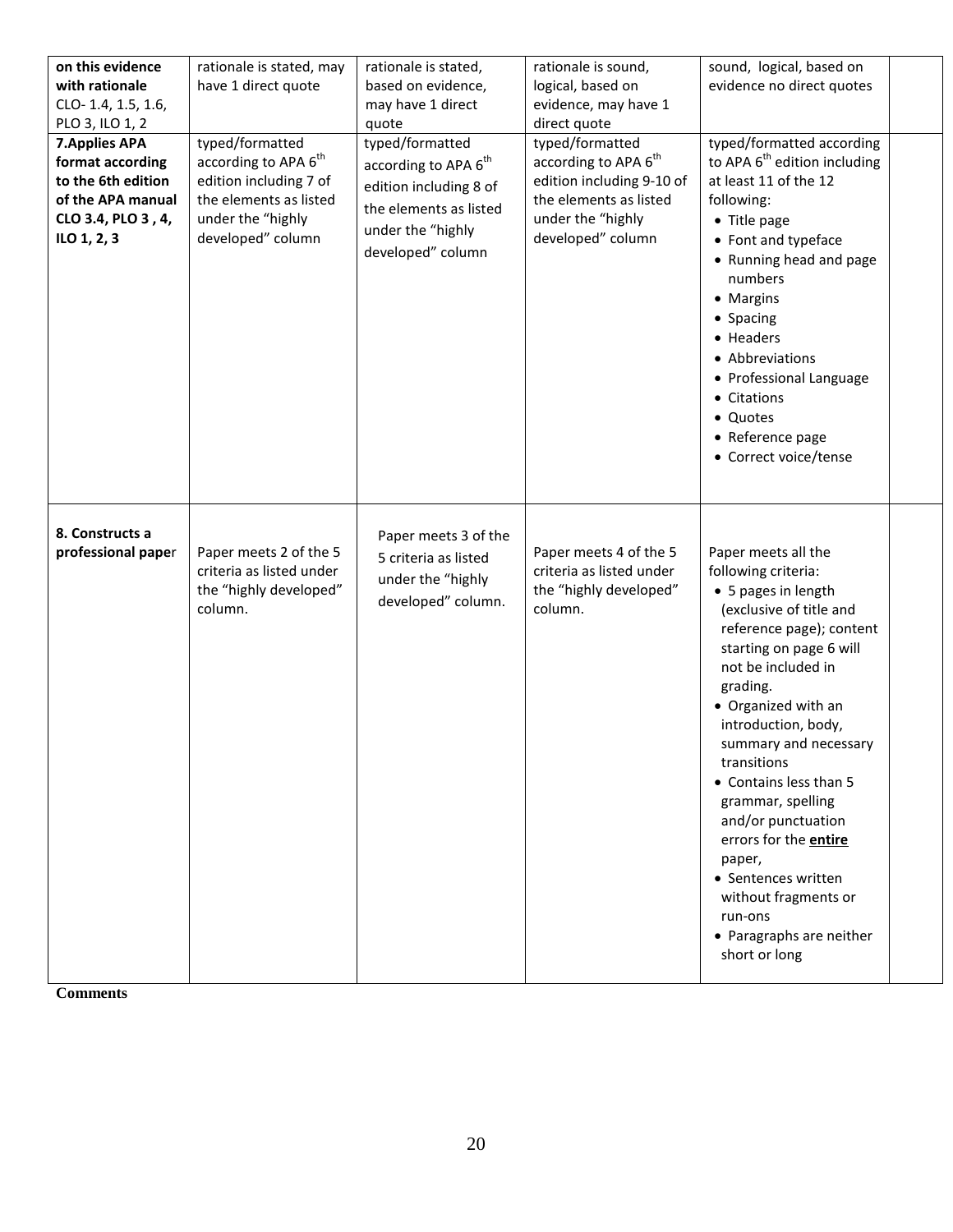### **Daily Lesson Plans**

### **Class 1 : TOPIC: Introduction to Nursing Research & EBP**

Outcomes: Upon completion of the class session and discussion, the student will be able to:

- 1. State the significance of research to evidence-based nursing practice.<br>2. Define the concent of evidence-based practice (EBP)
- 2. Define the concept of evidence-based practice (EBP)<br>3. Discuss the importance of EBP.
- 3. Discuss the importance of EBP.<br>4. Identify the role of the consume
- Identify the role of the consumer of nursing research.

### RELATED STUDENT ACTIVITIES:

1. Chapter 1, 2

### **Class 2 TOPIC: EBP Process/Research Questions**

\_\_\_\_\_\_\_\_\_\_\_\_\_\_\_\_\_\_\_\_\_\_\_\_\_\_\_\_\_\_\_\_\_\_\_\_\_\_\_\_\_\_\_\_\_\_\_\_\_\_\_\_\_\_\_\_\_\_\_\_\_\_\_\_\_\_\_\_\_\_\_\_

- 1. Describe how the research question and hypothesis relate to the other component of the research process.
- 2. Identify the characteristics of research questions and hypotheses.
- 3. Discuss the appropriate use of the purpose, aim, or objective of a research study.
- 4. Discuss the purposes of the literature review from the perspective of the research investigator and the research consumer.
- 5. Identify the characteristics of a relevant literature review.
- 6. Describe how a theory guides the framework of research.
- 7. Identify different levels of evidence.
- 8. Discuss the key elements of EBP process.
- 9. Identify the key elements of a focused clinical question in "PICO" format.

#### RELATED STUDENT ACTIVITIES:

- 1. Chapter 4<br>2. Article: Sci
- **2. Article: Sciarra, E. ( 2011). Impacting practice through evidence-based education.** *Dimensions in critical care nursing, September/October,* **269-275. DOI;10 1097/DCC.)B)13E318227738C.**
- **3. Develop group EBP question**

#### Class 3: **TOPIC: Finding literature**

Outcomes: Upon completion of the class session and discussion, the student will be able to:

- 1. Discuss the use of databases to search the literature.<br>2. Discuss the steps of critical appraisal.
- 2. Discuss the steps of critical appraisal.<br>3. Learn how to screen an article for vali
- 3. Learn how to screen an article for validity, reliability & applicability.<br>4. Evaluate study results and apply the findings to individual patients.
- 4. Evaluate study results and apply the findings to individual patients.<br>5. State how to make clinical decisions based on evidence from the lite
- 5. State how to make clinical decisions based on evidence from the literature.

#### RELATED STUDENT ACTIVITIES:

- 1. Chapter 5<br>2. Librarian
- 2. Librarian consultation- Bring computer

\_\_\_\_\_\_\_\_\_\_\_\_\_\_\_\_\_\_\_\_\_\_\_\_\_\_\_\_\_\_\_\_\_\_\_\_\_\_\_\_\_\_\_\_\_\_\_\_\_\_\_\_\_\_\_\_\_\_\_\_\_\_\_\_\_\_\_\_\_\_\_\_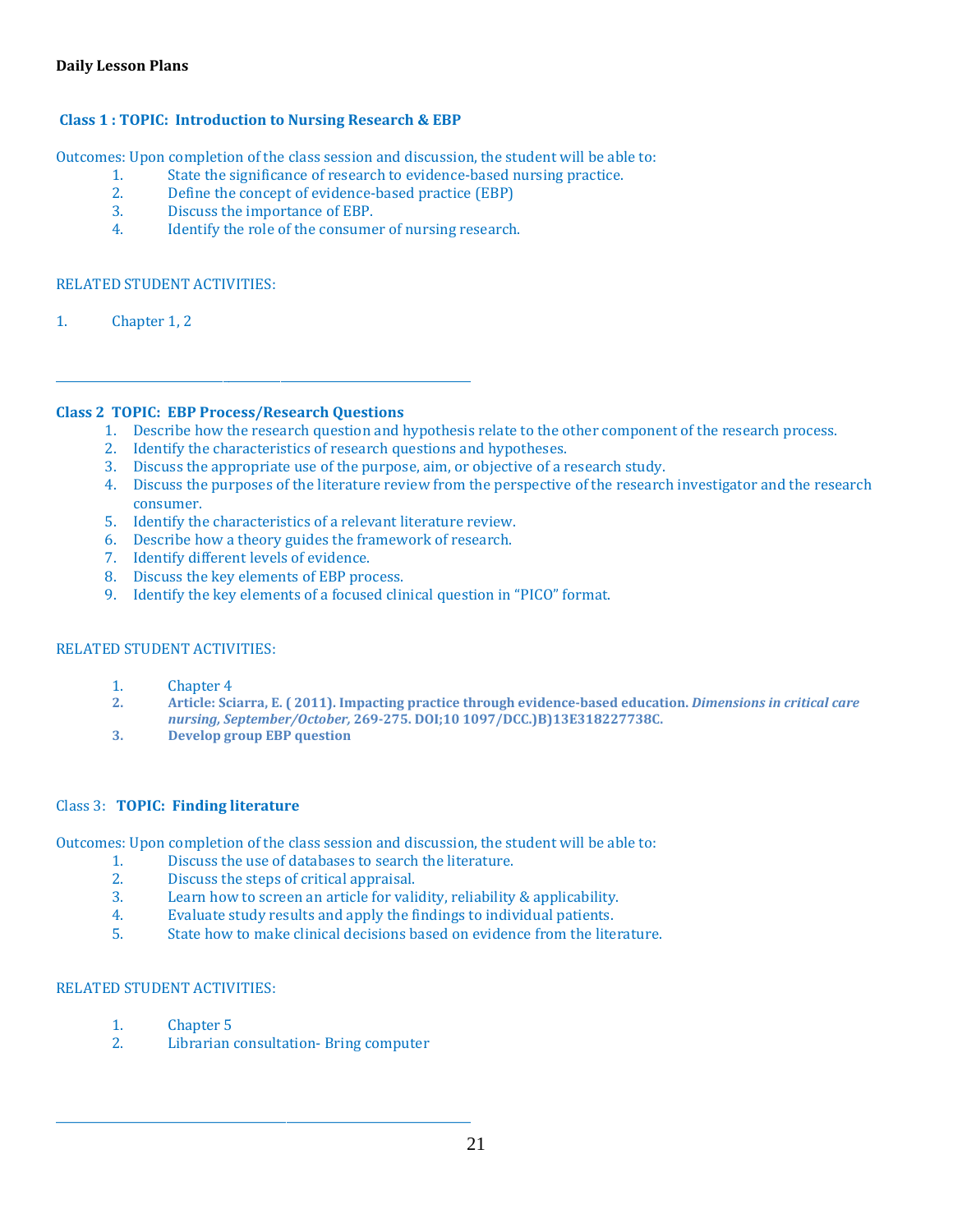#### **Class 4 TOPIC: Research Design**

Outcomes: Upon completion of the class session and discussion, the student will be able to:

- 1. Define research design.
- 2. Identify the purpose of research design.
- 3. Compare and contrasts the elements that affect control.
- 4. Distinguish the differences between observational and experimental designs.
- 5. Identify the links between study design and EBP.

#### RELATED STUDENT ACTIVITIES:

- 1. Chapter 6<br>2. Group PIC
- **2.** Group PICO Question due<br> **2.** Write Intro. Problem. Sear
- 3. Write Intro, Problem, Search strategies in class<br>4. Bring PICO article to class for approval
- Bring PICO article to class for approval

#### **Class 5: TOPIC Samples**

Outcomes: Upon completion of the class session and discussion, the student will be able to:

- 1. Compare and contrast a population and sample.
- 2. Discuss the eligibility criteria for sample selection.
- 3. Define non-probability and probability sampling.
- 4. Discuss the factors that influence determination of sample size.
- 5. List the advantages and disadvantages of different data collection methods.

#### RELATED STUDENT ACTIVITIES:

- 1. Chapter 7<br>2. Write syne
- Write synopsis of article in class

#### **Class 7 TOPIC: Data Measurement and Collection**

#### Outcomes:

1. Discuss measurement levels in research

\_\_\_\_\_\_\_\_\_\_\_\_\_\_\_\_\_\_\_\_\_\_\_\_\_\_\_\_\_\_\_\_\_\_\_\_\_\_\_\_\_\_\_\_\_\_\_\_\_\_\_\_\_\_\_\_\_\_\_\_\_\_\_\_\_\_\_\_\_\_\_\_

- 2. Define importance of knowing measurement levels
- 3. Describe which statistical test is used based on research question

#### RELATED STUDENT ACTIVITIES:

- 1. Chapter 8<br>2. Review Abs
- 2. Review Abstract submission<br>3. EBP Grid due as hard copy
- EBP Grid due as hard copy in class (One per group)

#### **Class 8 Topic: Research Stats**

Outcomes**:** Upon completion of the class session and discussion, the student will be able to:

- 1. Describe the importance of research design, and statistical method congruence
- 2. Differentiate between descriptive and inferential statistics.
- 3. Describe a frequency distribution, central tendency

#### **Class 9: Reliability & Validity**

Outcomes: Upon completion of the class session and discussion, the student will be able to: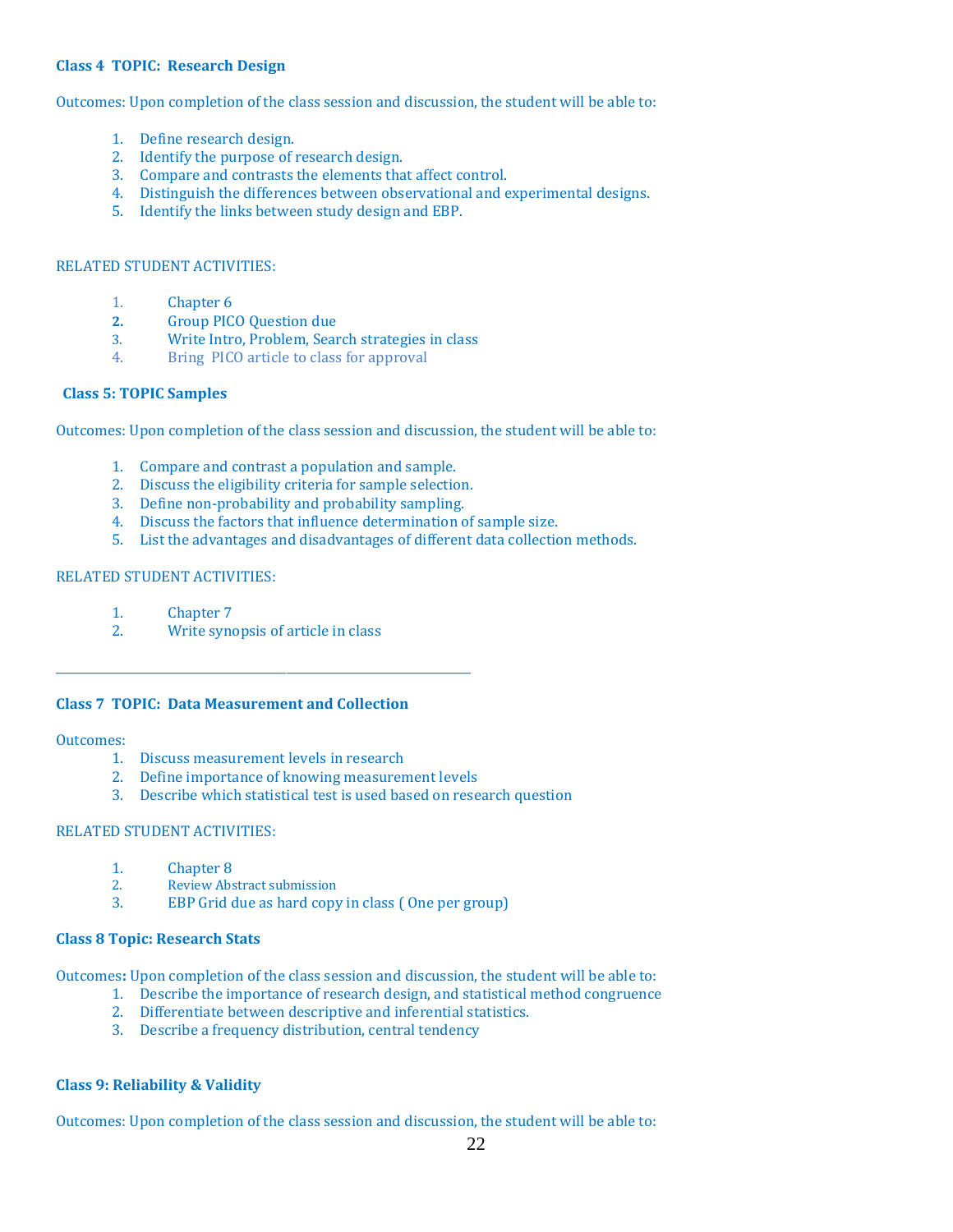- 1. Define validity and reliability.
- 2. Identify the criteria for critiquing the reliability and validity of measurement tools.
- 3. Describe applicability to clinical practice

#### RELATED STUDENT ACTIVITIES:

- 1. Chapter 9<br>2. Abstract for
- 2. Abstract format discussion<br>3. Write level of evidence, reliabi
- Write level of evidence, reliability, validity, applicability in class

### **Class 10: TOPIC: Research Ethics & IRB**

Outcomes: Upon completion of the class session and discussion, the student will be able to:

- 1. Discuss the historical background that led to the development of ethical guidelines for the use of human subjects in research.
- 2. Identify the essential elements of an informed consent form.
- 3. Describe the institutional review board (IRB)'s role in the research review process.
- 4. Identify barriers to EBP and strategies to address each barrier.
- 5. Describe the strategies for implementing EBP changes.

### RELATED STUDENT ACTIVITIES:

**1. DUE: Informed Consent Module**

#### **Class 11 Reporting Findings**

Outcomes: Upon completion of the class session and discussion, the student will be able to

#### RELATED STUDENT ACTIVITIES:

- 1. Chapter 11 & 13<br>2. In class write rec
- 2. In class write recommendations for practice, conclusion<br>3. Review Abstract format
- 3. Review Abstract format
- **4. Final Hard copy of critical appraisal, article and grading rubric due in class**

### **Class 12 Qualitative Studies**

Outcomes: Upon completion of the class session and discussion, the student will be able to:

- 1. Chapter 14
- 2. Identify connections between worldview, research question and research methods. Identify the processes of phenomenological, grounded theory, ethnographic methods
- 5. Distinguish statistical vs. clinical significance.

### RELATED STUDENT ACTIVITIES:

- 1. Chapter 14<br>2. **Due: Group**
- 2. **Due: Group EBP abstract via eclass one per group**

#### **Class 13 TOPIC: Qualitative Studies Reporting findings**